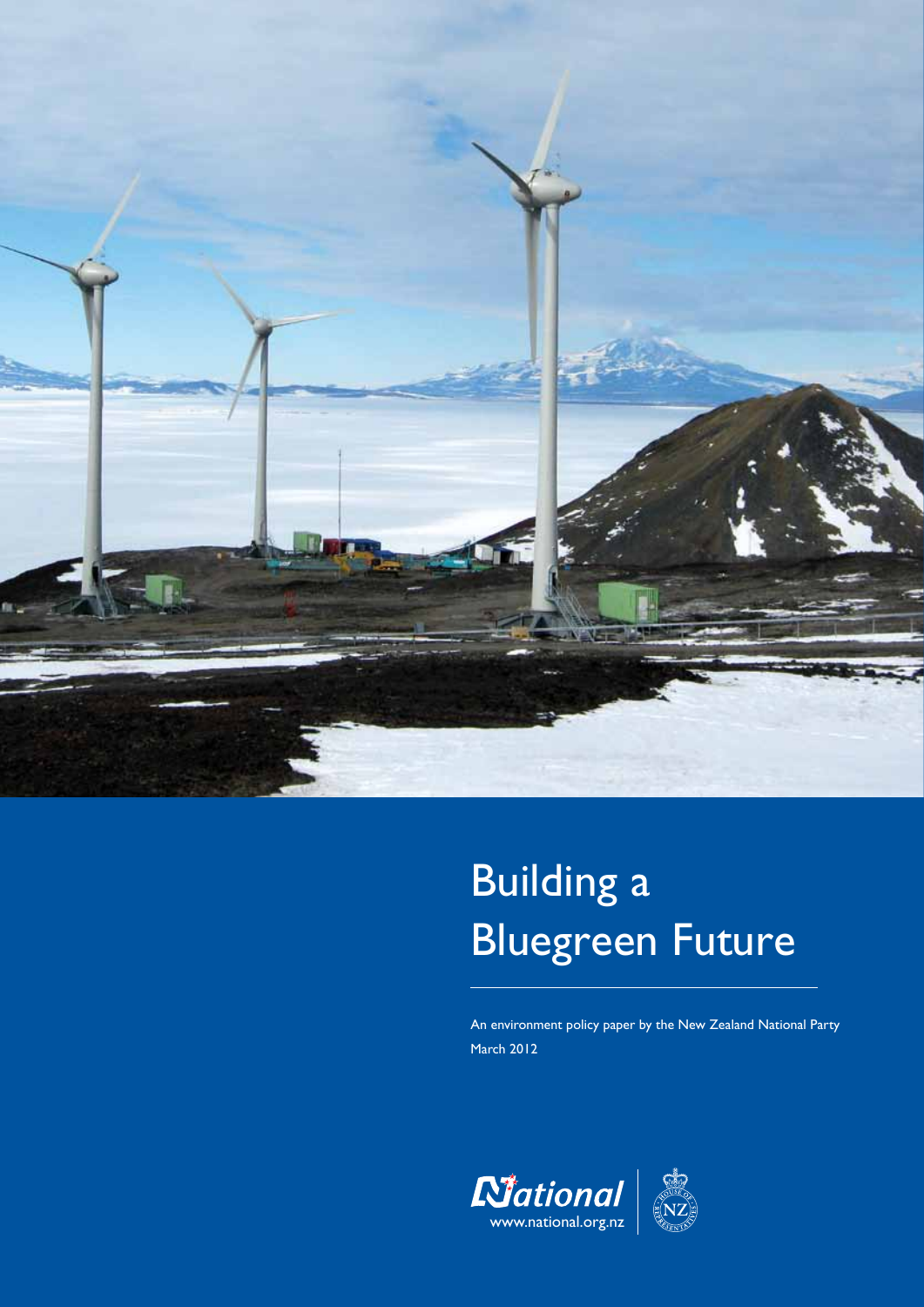### **Introduction**

National knows how important the environment is to New Zealanders and our quality of life. It's central to our international reputation, our primary sector, our growing tourism market, and our economy.

*Building a Bluegreen Future* reports on our work in Government to improve how New Zealand manages its natural resources and sets out our next steps.

At the heart of our Bluegreen approach is National's belief that sensible resource management can go hand-in-hand with faster economic growth and job creation. A stronger economy can better provide the means to restore, maintain, and enhance our environment.

This approach includes a focus on science and support for collaborative decision-making, and is getting results.

In just three years we have made great progress. We've improved air quality, helped minimise waste, and enhanced environmental governance. We've simplified resource management. We've put a sensible plan in place to improve our rivers, lakes, and aquifers. And we've introduced a more balanced approach to climate change to ensure New Zealand does its fair share on emissions, while helping our economy grow.

We've focused on practical solutions that improve our environment and support growth.

New Zealand is planting more trees. Our energy companies are building more renewable power stations. We're insulating more houses, cleaning up more lakes and rivers, converting more homes to clean heating, and recycling more waste.

But there is much more to do.

This document lays out the challenges we face and the direction we're taking across our environment – from fresh water to climate change, from energy to resource management, from our native plants and animals to our oceans.



It includes some great thinking. It also includes practical and innovative proposals our MPs and supporters have developed to protect the environment while growing our economy and building a brighter future for all New Zealanders.

I hope you will read this document. Please complete the return form inside the back cover so you can be involved and informed about the ongoing work of our Bluegreen team.

Best wishes,

Rt Hon John Key PRIME MINISTER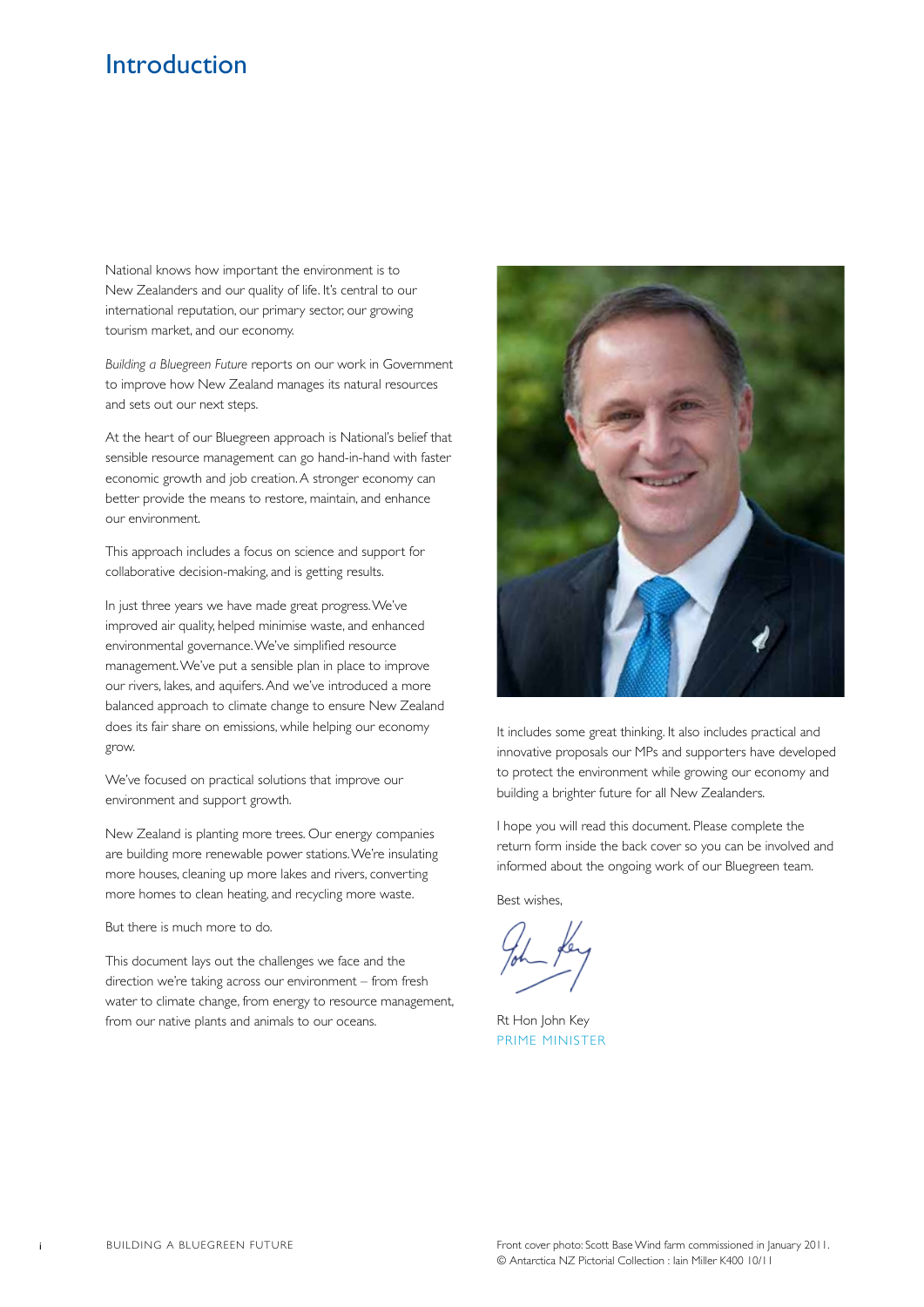# Building a Bluegreen Future

### **CONTENTS**

| I              | The Bluegreen Approach                    | $\overline{a}$           |
|----------------|-------------------------------------------|--------------------------|
| $\overline{2}$ | Climate Change                            | $\overline{4}$           |
| 3              | Energy                                    | $\epsilon$               |
| 4              | Transport                                 | 8                        |
| 5              | Biosecurity                               | 9                        |
| 6              | Fresh Water                               | $\overline{\phantom{a}}$ |
| 7              | Biodiversity                              | 2                        |
| 8              | Oceans                                    | 4                        |
| 9              | Recycling                                 | 6                        |
|                | 10 Contaminated Sites                     | 7                        |
|                | 11 Air Quality                            | 8                        |
|                | 12 Outdoor Recreation                     | 9                        |
| 3              | Resource Management                       | 20                       |
|                | 14 Environmental Governance and Reporting | 21                       |
|                | 15 National's Bluegreen Team              | 23                       |





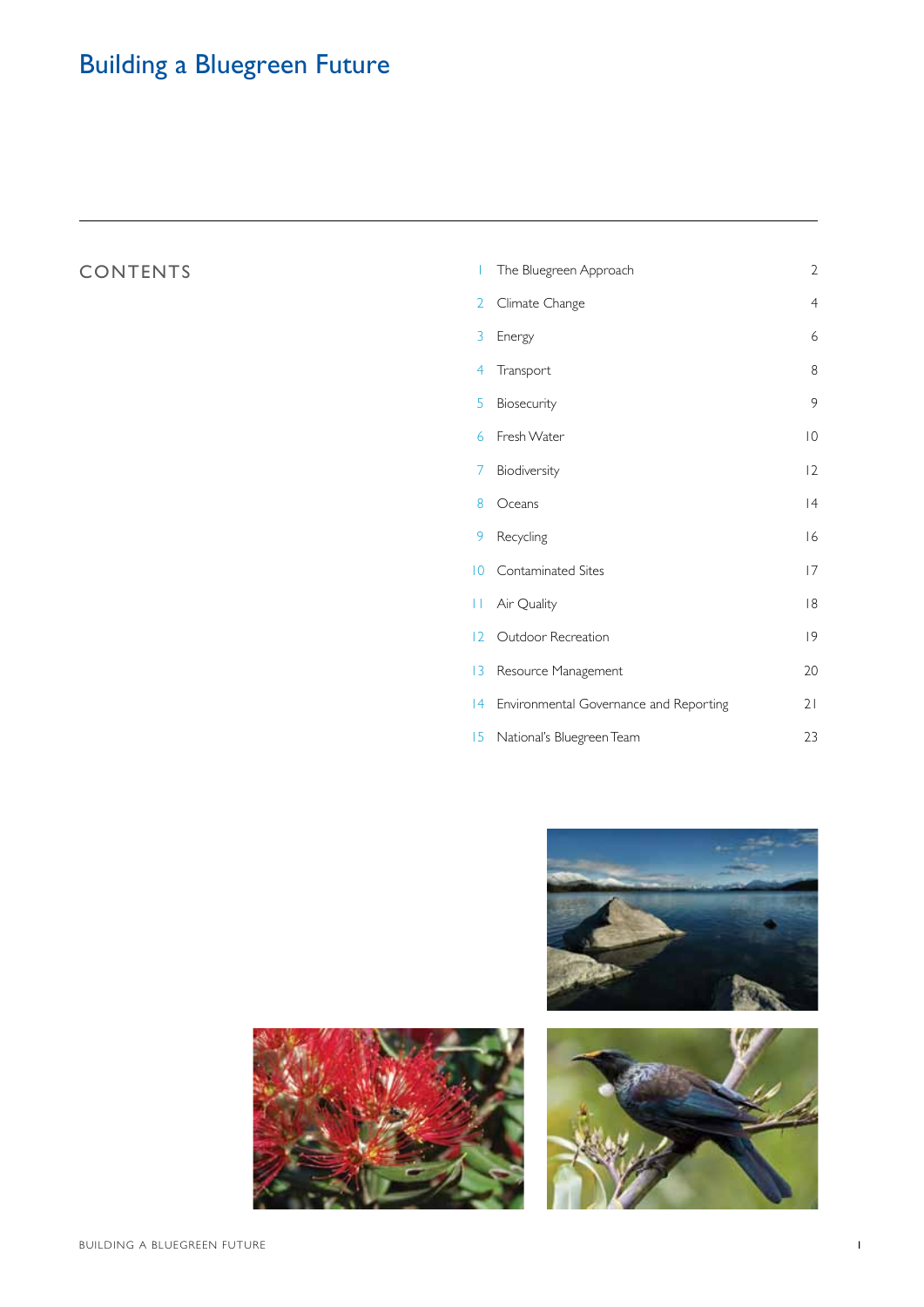### 1. The Bluegreen Approach

"National's Bluegreens are all about bringing together policies that support a strong, growing economy with sound stewardship of our natural environment."



#### Hon DR Nick Smith

Environmental issues are too important for New Zealand to be left to the fringe of politics. That is why National founded the Bluegreens in the 1990s and it continues to grow in strength and numbers. It is one of the most active of National's Policy Advisory Groups. The Caucus Committee, once made up of just a few MPs, with new additions from the 2011 election, now numbers 18.

The Bluegreens approach is based on five important principles that we are now applying in Government to the broad range of environmental challenges facing New Zealand.

- 1. Resource use must be based on sustainability.
- 2. Economic growth and improving the environment can and must go hand in hand.
- 3. Good science is essential to quality environmental decision making.
- 4. People respond best to change when engaged and given incentives.
- 5. New Zealanders have a unique birthright to access and enjoy our special places.

New Zealand is gaining a global reputation for its innovative approach in bringing together successful economic and environmental policy. This approach has National favouring the use of pricing instruments to achieve improved environmental outcomes over traditional regulatory approaches. Regulation so often assumes Government knows best and often costs the economy more and delivers the environment less.



Prime Minister John Key at the Nelson Environment Centre checking out Nick Smith's full electric car.

We have made significant advances in our first term using pricing tools to improve environmental outcomes. In February 2009 the nutrient cap and trade model was introduced to the Lake Taupo catchment with Government support to reduce nitrogen inflows. In July 2009 the waste levy was implemented resulting in a wave of innovation in recycling and better waste management. The third new pricing tool is the Emissions Trading Scheme introduced 1 July 2010 which is successfully increasing afforestation and investment in renewable energy. We have also successfully introduced financial incentives for electric cars, hot water heat-pumps, home insulation and clean home heating systems.

The next difficult policy decision around economic tools for improving the environment will be on climate change and water. The 2011 ETS review recommends significant change in how we implement the next phases of the scheme. We also need to explore the potential for using such tools to improve water allocation.

National has been advancing reforms that support greater collaboration in environmental decision making. Our thinking has been heavily influenced by experience in the Nordic countries. Finland, Sweden, Norway and Denmark have dynamic, open market economies with high standards of living and significant primary industries. They illustrate that high levels of economic performance are compatible with high environmental standards. They have successfully put in place collaborative processes that get environmental and industry stakeholders working together with government officials on long-term environmental goals.

We applied this approach here in 2009 to the Fresh Start for Fresh Water programme with the establishment of the Land and Water Forum. It followed a decade of procrastination and polarised debate on water. The same sort of process has been used to advance agreement on marine protection on the West Coast and around Kaikoura. It is also being trialled with the contentious development issues in the Mackenzie Country through the Mackenzie Sustainable Futures Trust with one-off special funding from the Ministry for the Environment.

The next steps are where to expand this collaborative approach. Does it have application to urban environmental problems? Should changes be made to the Resource Management Act to encourage collaborative solutions? Should the Ministry for the Environment, rather than just funding environmental legal disputes, use the Community Environment Fund to more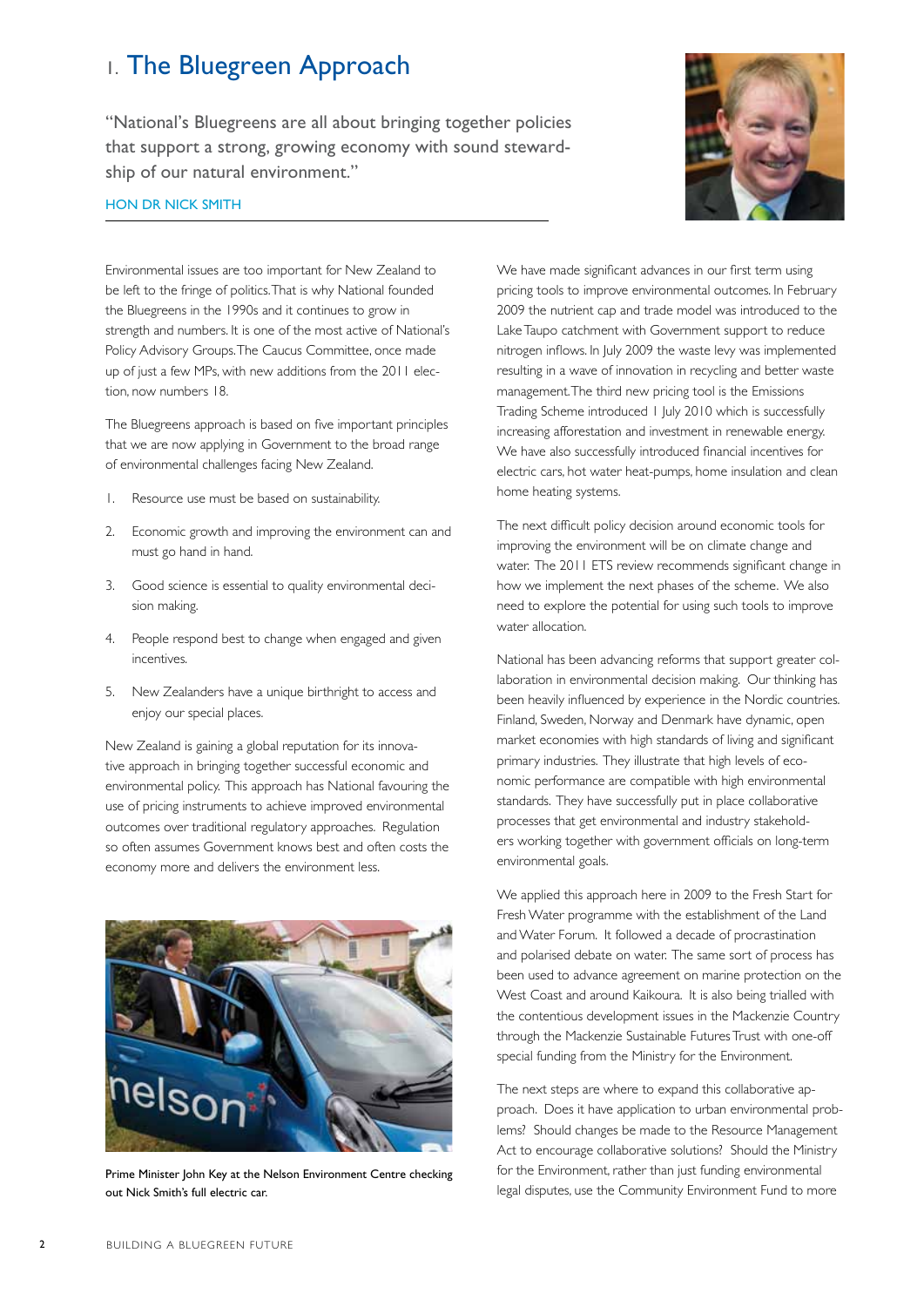widely support collaborative initiatives? These are questions we will address in our second term in Government.

National is also focused on New Zealand picking up opportunities for jobs and wealth creation from Green Growth. New Zealand already has many innovative businesses that leverage off our strong clean, green reputation. We believe there is potential for more.

We are in good shape to participate in the OECD Environment Roundtable in March and the UN Rio+20 conference in June with both focused on Green Growth.

In late 2011, the Green Economy Index was published analysing the performance and perception of 27 countries and scored New Zealand first in overall performance. Its report states "New Zealand's best green performance in 2011 suggests that prioritising green in the political and economic spheres can transform smaller nations into global sector leaders."

|                | Leadership         | <b>Domestic</b><br><b>Policy</b> | Clean-tech<br>Investment | <b>Green Tourism</b> |
|----------------|--------------------|----------------------------------|--------------------------|----------------------|
| Т              | <b>New Zealand</b> | Norway                           | Denmark                  | <b>New Zealand</b>   |
| $\mathcal{P}$  | Iceland            | Iceland                          | Germany                  | United<br>Kingdom    |
| 3              | Denmark            | Brazil                           | Sweden                   | South Africa         |
| 4              | South Africa       | <b>New Zealand</b>               | Israel                   | Denmark              |
| 5              | United<br>Kingdom  | Sweden                           | Canada                   | Sweden               |
| 6              | Sweden             | Canada                           | <b>New Zealand</b>       | Netherlands          |
| $\overline{7}$ | <b>Brazil</b>      | Finland                          | Australia                | Germany              |
| R              | Mexico             | Denmark                          | Norway                   | Japan                |
| 9              | Finland            | Germany                          | Finland                  | Italy                |
| 10             | Germany            | Mexico                           | <b>United States</b>     | Australia            |

At Bluegreens Forum 2011, we initiated the Advisory Group on Green Growth and this year we will be considering its report and recommendations. Some countries' green growth strategies have been poorly conceived and become financial disasters. The lessons are to avoid policies that have Government picking winners or relying on a narrow group of clean-tech industries for growth. Bluegreens favour a broad approach to green growth that has all industries moving to more environmentally sustainable technologies.

#### CASE STUDY

### Green Growth at Work: Envirocomp Nappy composting

Established by Karen and Karl Upston in 2009 in Balcairn, North Canterbury, EnviroComp uses a purpose built 'HotRot' composting plant that each day can break down around 15,000 disposable nappies and incontinence waste into safe, odourless compost.

Disposable nappies are convenient for busy modern families but people are concerned about the impact of this waste on the environment. This world-leading Kiwi innovation enables parents to enjoy the convenience of disposable nappies without getting the environmental guilts.

EnviroComp is now expanding the business to Wellington with a new plant being built in the Hutt Valley thanks to a \$700,000 grant from the Government's Waste Minimisation Fund established in 2010.

It is estimated there are 17,500 babies aged under two and a half in the Wellington region wearing disposable nappies producing 6600 tonnes of waste each year. The aim is to divert 1000 tonnes of this waste every year into the new composting facility.

The business is now going global with new plants under construction in Australia and the United Kingdom using this New Zealand know how.

This enterprise is consistent with National's Bluegreen agenda of developing smart new businesses that improve our environmental management and fit in with our clean, green brand.



The innovative 'HotRot' composting plant used by EnviroComp in North Canterbury that is now being exported.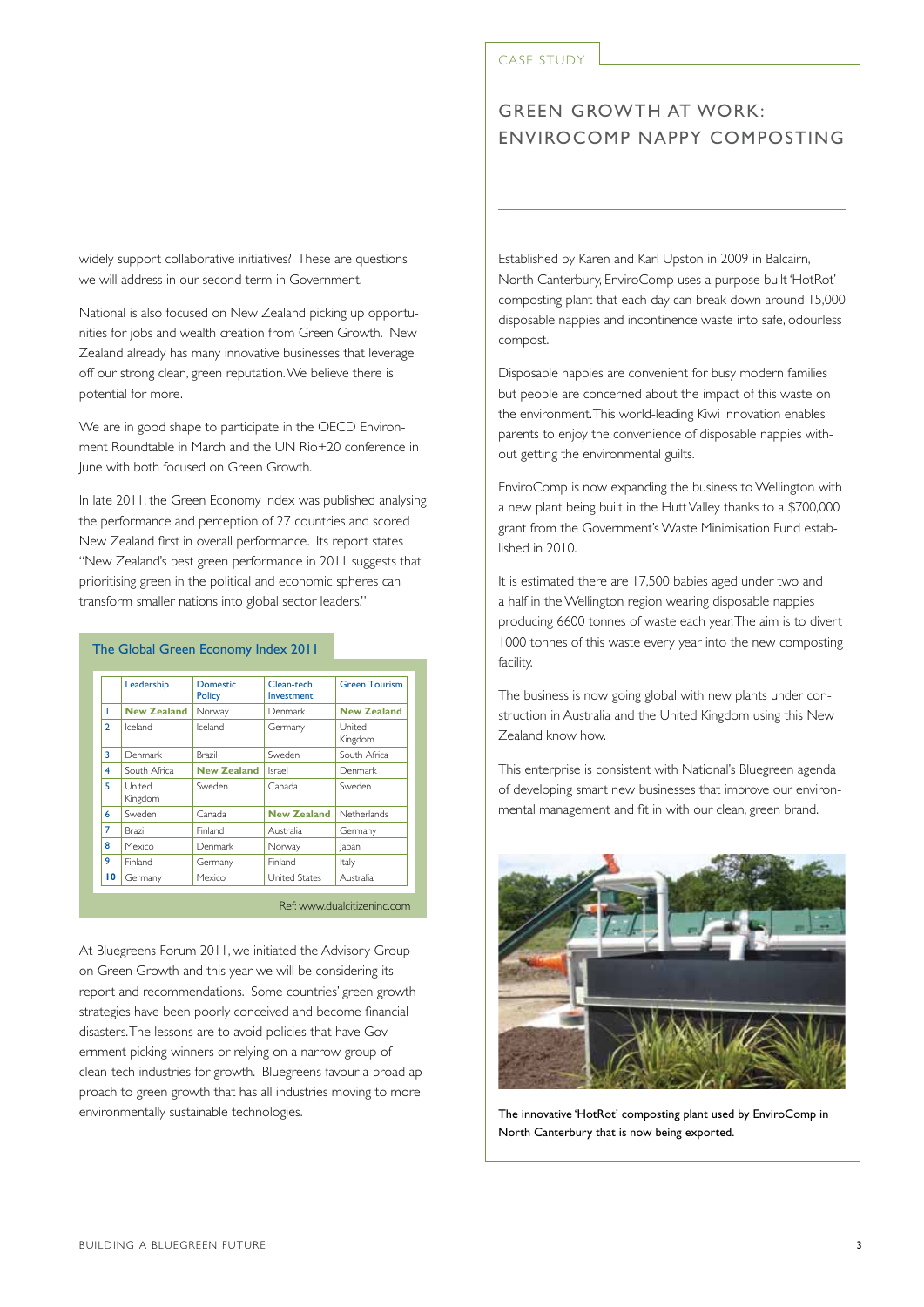### 2. Climate Change

"New Zealand's climate change policy is in good shape with the successful implementation of our ETS, the Global Research Alliance on Agricultural Emissions and our significant role in progressing international negotiations' at Cancun and Durban." Hon Tim Groser



Climate change is a global problem that will be resolved only when every country takes responsibility for their domestic emissions regardless of their overall contribution to the problem. There is also an issue of equity between developed and developing countries. Developed country status brings with it the responsibility for historical emission levels, while developing countries expect to follow a similar pathway as they move to developed status.

In building our Bluegreen future we will ensure that New Zealand continues to do its fair share with respect to the global threat of climate change. We will focus our resources in our areas of scientific expertise and encourage support from other countries. We will contribute to international negotiations to agree a set of rules with a view to securing a global agreement that includes all major emitting countries.

As the solution to reduced emissions is generally technology based there is a need to transfer technology from developed to developing countries but this process is complicated by economic impacts like intellectual property rights and market share. So the fine balance between environment and economy dominates international negotiations on climate change, and establishing exactly what constitutes a fair share is a complex process.

National has proposed an emission reduction target for 2020 that reflects our fair share internationally taking account of the emission reduction technology available to our economy. The fact that this is a global problem means that all countries need to do their fair share and the rules that apply need to be based on sound science. For this reason we have qualified our 2020 target with respect to the effort of other countries and agreement of the rules.

While it is not clear at this time as to legal form, there is no doubt that there will be international agreement on the action required by both developed and major developing countries. National will ensure that New Zealand continues to do its fair share with respect to the global threat of climate change.

National began building a Bluegreen future with the moderation of the Emission Trading Scheme (ETS) introduced by the previous government in 2008. The scheme recognises the important role that forestry and renewable energy can play in managing our future emission levels while acknowledging that following a global recession our economy is in no position to

withstand a high cost on carbon at this time. The first review of the ETS has been completed and endorses National's approach. The Review Panel has recommended that with the slow pace of global economic recovery the move to a full obligation should transition at a more moderate rate. The proposed slow-down has significant fiscal implications and National will be considering carefully the balance between the level of action and the cost to the taxpayer before making a decision on the recommendations.

#### Our Track Record

- Implemented a moderated Emissions Trading Scheme.
- Actively participated in all international negotiations under UNFCCC and the Kyoto Protocol.
- Set 2020 target conditional on a number of milestones being achieved internationally.
- Set a target for our net 2050 levels of emissions at 50 per cent of our gross 1990 levels.
- Established a domestic Agricultural Research Centre.
- Set up the Global Alliance on Agricultural Emissions Research.
- Chaired the Cancun Working Group on Measuring Reporting and Verification (MRV) of emissions.
- Hosted an Asia-Pacific workshop on carbon markets and an international workshop on MRV .



The Emissions Trading Scheme is reducing emissions, getting trees planted and encouraging renewable energy.

4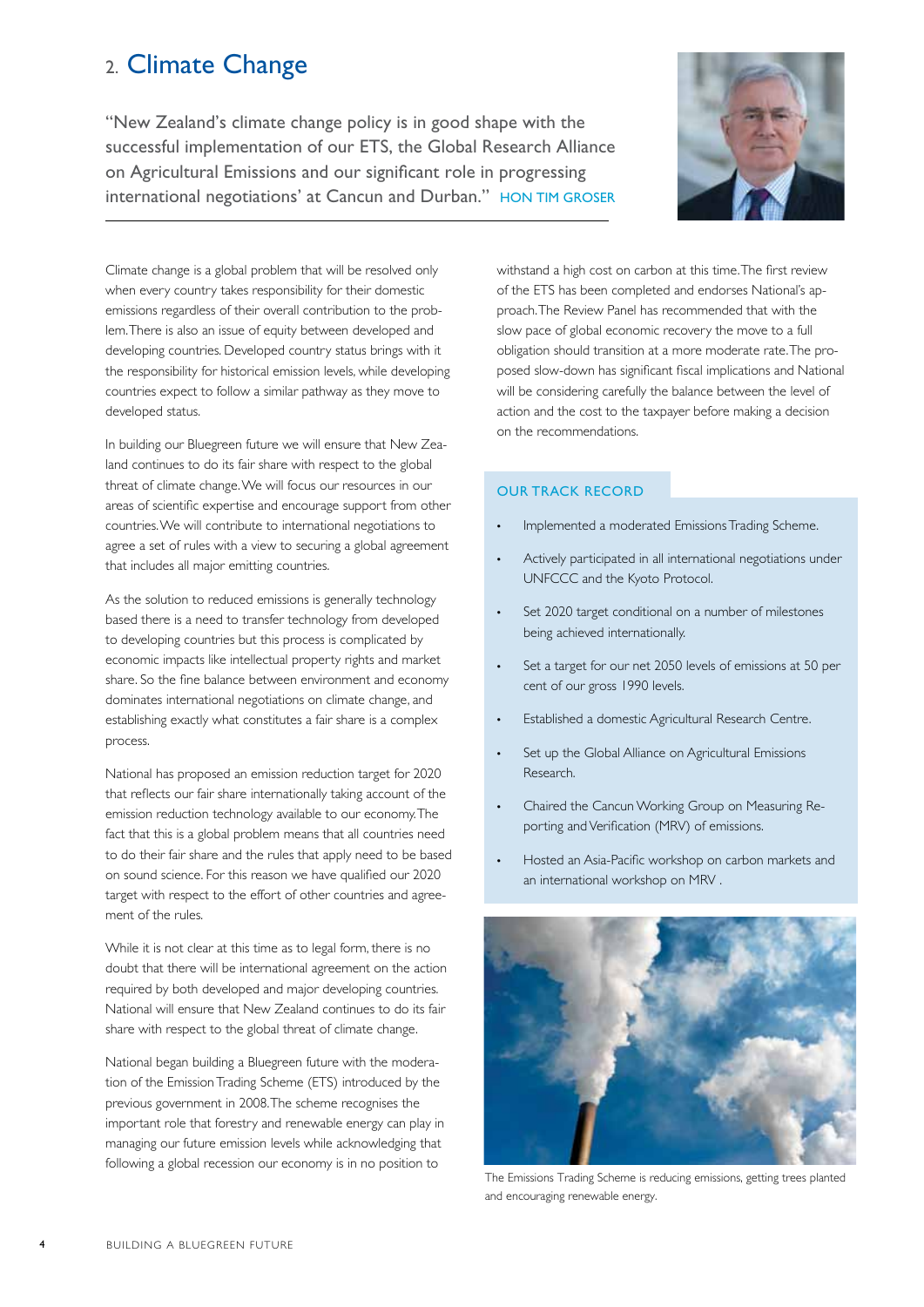#### Encouraging more renewables

Under our ETS, no new fossil-fuelled power plants have been consented and there has been a five-fold increase in renewables.



Getting more trees planted

There has been a sharp switch away from deforestation as the ETS provides incentives to plant trees.



#### WHAT ARE THE RESULTS SO FAR?

Our ETS is operating as predicted. There have been no unexpected impacts and most participants are comfortable with the progress made.

The launch of our Global Alliance on Agricultural Emissions Research in Copenhagen has been well supported by both developed and developing countries. There are now some 32 contributing members, at least four countries with observer status, and the portfolio of research projects is now taking shape.

International negotiations have made major, and in some respects, unexpected progress at the last two UNFCCC Ministerial meetings in Cancun and Durban. However, there is some way to go before the Government can make an informed decision on precisely the extent of New Zealand's next mitigation target, and whether this would be expressed internationally as a further commitment under the Kyoto Protocol or the alternative emerging structure where the United States, Japan, Canada, Russia, and all the emerging economies will inscribe their mitigation commitments.

There is significant interest in a regional carbon market from officials representing Australia, Japan, Korea, Indonesia, China, and the US.

National is committed to ensuring that New Zealand does its fair share in combating the threat of global climate change but not to the detriment of our economy. We will focus our efforts in the areas of research and technology that address our specific problems in agricultural emissions.

Our domestic policy will be reviewed in the context of progress achieved towards an international agreement and our proposed target levels for emissions. We will also consider recommendations from our Advisory Group on Green Growth Initiatives with a view to facilitating our transition to a low-carbon economy.

#### National will:

- • Extend the transitional implementation phase for the electricity, industrial and transport sectors.
- Maintain the \$25/tonne fixed price option until at least 2015.
- Review the second tranche of compensation for pre-1990 forest land owners in light of introducing offsetting.
- • Advance trans-Tasman discussions on linking the New Zealand and Australian carbon markets post-2015.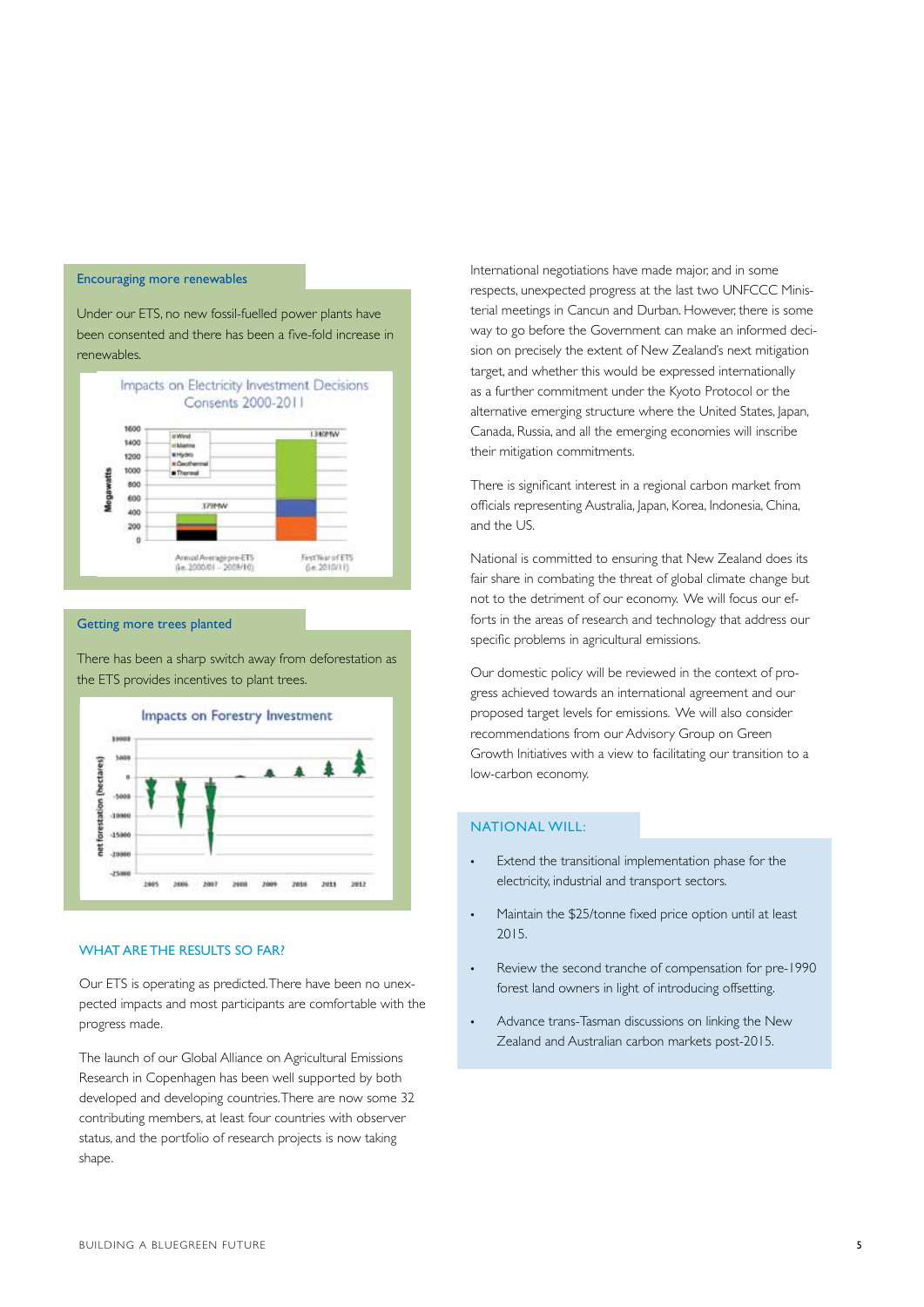### 3. Energy

"New Zealand has an abundance of renewable resources and every year marks another step towards the Energy Strategy's goal of 90% renewable electricity generation."

#### HON PHIL HEATLEY



A reliable and sustainable energy supply is essential to building a Bluegreen future.

We are fortunate to have an abundance of natural energy resources and it will be important to employ these to maximum value for our economic future. The world will continue its dependence on fossil fuels until such time as economically viable alternatives are readily available. New Zealand will continue to maximise the use of its good supply of renewable energy but that does not preclude the development of fossil fuel resources to support enhanced economic growth.

New Zealand supplied 74 per cent of its total electricity needs from renewable sources in 2010 and we are aiming for 90 per cent by 2025. The main generators have been actively seeking consents for further renewable electricity generation. In fact, consents have been five times the average for the preceding 10 years.

In the past three years, National has focused on affordability and efficiency in electricity provision. We have significantly reformed our wholesale electricity markets, to improve and encourage competition, efficiency and reliable supply. We've made it easier for consumers to switch between electricity retailers to encourage retailers to offer better deals, and keep electricity price increases as low as possible.

New Zealanders are increasing competition amongst electricity retailers by switching in record numbers. The

www.WhatsMyNumber.org.nz website was launched in May 2011 and gives householders an estimate of how much money they could save a year by switching retailers. The website had over 225,000 visits in its first month. An average of just over 30,000 New Zealanders switch each month and we have halved the amount of time it takes to implement a switch.

There has also been significant interest in developing our fossil fuel resources. While this is painted as a conflict by some, this ignores the reality of the global demand for fossil based energy. The transition to a low carbon economy will take many decades and it is not in New Zealand's interest to be a net importer of fossil fuels during this period. As with the drive for more efficient use of energy through proactive energy management, technological advancement is the answer. Refusing to explore our natural resources is not.



National MPs have supported ambitious reforms to remove obstacles to the development of renewable energy options, like wind farms.

#### Our Track record

- Established the independent Electricity Authority.
- Invested in strengthening the national electricity grid and upgraded the vital Cook Strait cable.
- Committed \$347 million to insulate 188,500 homes.
- Provided tools for consumers to compare and switch gas and electricity retailers.
- • Launched the Energising Business programme to assist around 180 companies invest in energy efficiency.
- Amended the Resource Management Act to streamline processes around renewable energy projects.
- Developed and implemented a National Policy Statement on Renewable Electricity Generation.
- • Focused on unlocking more of our petroleum and mineral resources for the benefit of all New Zealanders.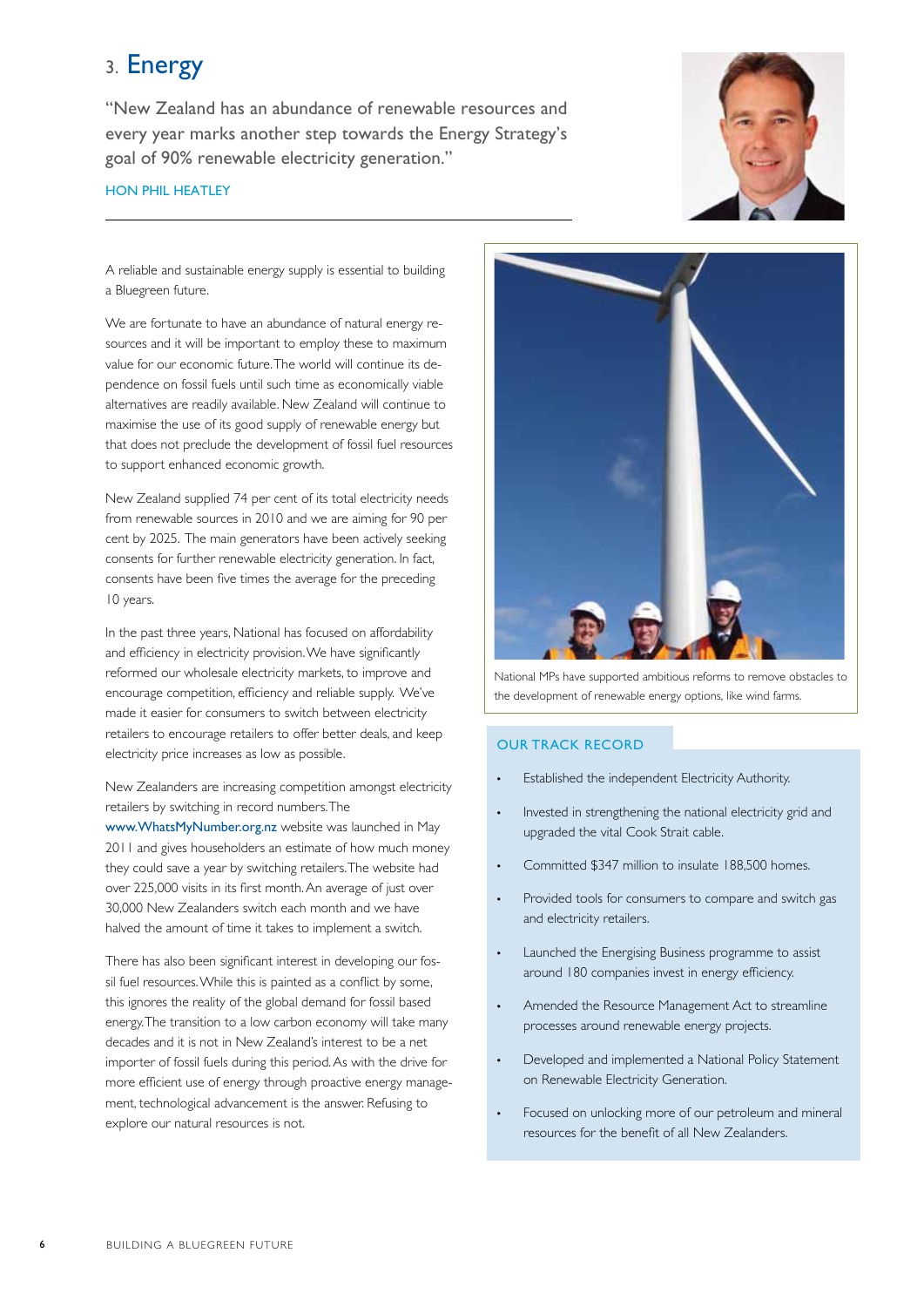Petroleum has become our fourth largest export to the value of \$2.1 billion. The industry directly and indirectly employs over 7000 people.

New Zealand's petroleum estate is vastly under-explored. We are keen to see our petroleum resources developed in an evironmentally responsible way. New Zealand is set to earn more than \$3 billion in royalties from oil and gas fields already in production, and modelling shows this could increase to \$12.7 billion with future discoveries. Further responsible development of our oil, gas, and mineral resources has the potential to create additional skilled jobs, earn substantial royalty and tax return, and contribute to future prosperity that will encourage people to stay in New Zealand.

To facilitate building our Bluegreen future we intend to look at ways to continue the *Warm Up New Zealand: Heat Smart* home insulation scheme, including encouraging third-party participation in funding and special projects so that more Kiwis can have the benefit of warmer, drier, healthier homes.

#### National will

- Continue to promote competition in the electricity market.
- Encourage New Zealanders to switch electricity retailers to keep price increases as low as possible.
- Introduce exclusive economic zone legislation to provide more control over activities, including seabed mining.
- Introduce a transparent and competitive new system for oil and gas exploration permits.
- Make changes to the Crown Minerals Act, including:
	- Automatic inclusion in Schedule 4 of appropriate newly classified areas.
	- The consideration of specific economic, mineral and national-significance-related criteria when making decisions on mineral-related access.

#### CASE STUDY

### WARM UP NEW ZEALAND: HEAT Smart Home Insulation scheme

More than 145,000 homes around New Zealand are warmer, drier, and healthier thanks to the National-led Government's *Warm Up New Zealand: Heat Smart scheme.*

The Government is investing \$347 million in this scheme over four years to retrofit 188,500 homes.

Thanks to new under-floor insulation, ceiling insulation, and clean heating such as a heat pump, more than 300,000 people have healthier homes. Those families who have taken advantage of the scheme will be feeling the benefits this winter.

Anyone who has a home built before 2000 is eligible for 33 per cent off the cost of installing ceiling and under-floor insulation up to a maximum of \$1300. Community Service Card holders can get 60 per cent off the cost of installing insulation.



More than 145,000 homes are warmer, healther, and drier because of the home insulation scheme.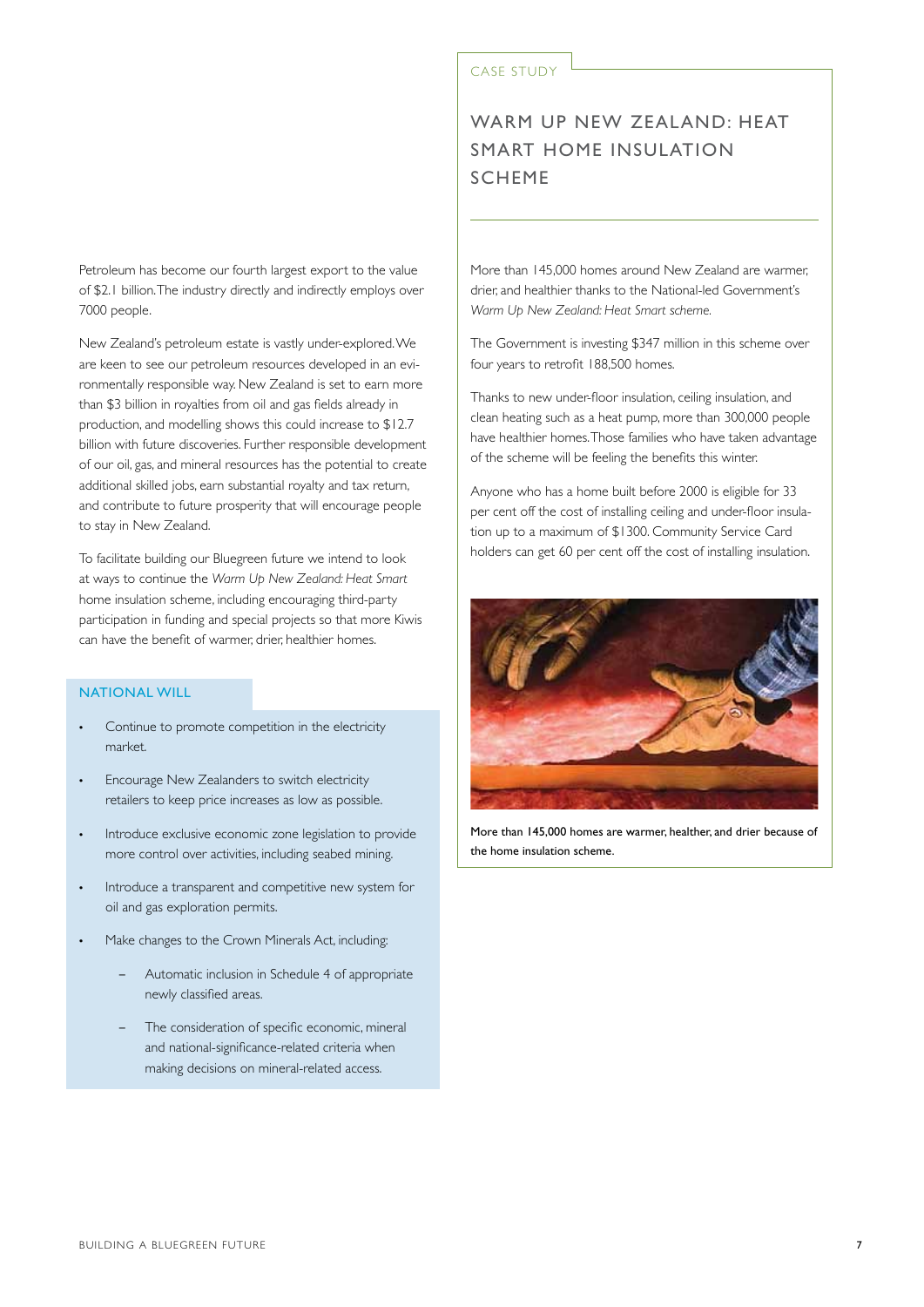### 4. Transport

"National has boosted investment in public transport, rail and new techonologies to reduce vehicle emissions."

#### Hon Gerry brownlee



Building a better transport system is vital to transform New Zealand's future.

While economic growth is our top priority in transport, taking a balanced approach to achieve better environmental outcomes is also important.

New Zealand has 700km of "high-use highways", just over six per cent of the state highway network. They carry 19 per cent of freight volume kilometres across the whole road network. National has boosted investment in state highways by \$1 billion over three years thanks to the Roads of National Significance programme. This investment will allow us to tackle the chokepoints in our roading infrastructure, reducing travel time, which in turn will reduce emissions from our vehicles.

In 2010 National introduced an exemption from road user charges for electric cars until 2013. The uptake of electric cars has been encouraging and National will extend this exemption to 2020. This Government has continued to impose minimum exhaust emissions standards for all vehicles entering the fleet and require used vehicles to be tested when they enter the country to make sure they comply with tighter minimum emissions standards. While the primary reason to introduce emissions standards is to improve air quality, there are also safety benefits as newer vehicles will usually have better safety features than older vehicles.

#### Our Track Record

- Boosted investment in State highways by \$1 billion over three years.
- • Accelerated \$400 million of roading projects.
- Invested \$4.6 billion in a KiwiRail Turnaround Plan.
- Committed \$1.6 billion to upgrade and electrify Auckland's rail system.
- Invested \$500 million to upgrade Wellington's rail.
- Introduced exemption for full electric cars from Road User Charges.

National is determined to improve the rail freight network, help KiwiRail become commercially viable, and support modern and reliable commuter rail services. National has already invested \$4.6 billion in the KiwiRail turnaround plan and over \$2 billion in upgrading Auckland and Wellington's rail systems.

Public transport patronage in Auckland and Wellington is increasing and the National government will continue to improve public transport with investments in infrastructure and services.



National's Bluegreen policies are encouraging more energy efficient and environmentally friendly technologies.

#### National will

- Encourage a move to more fuel efficient vehicles.
- Promote greater uptake of electric vehicles, particularly for inner city transport.
- Continue improving our road networks, thus reducing the increased emissions arising from stalled traffic flows.
- Ensure KiwiRail's ongoing success and growth by supporting its board in making robust commercial decisions.

8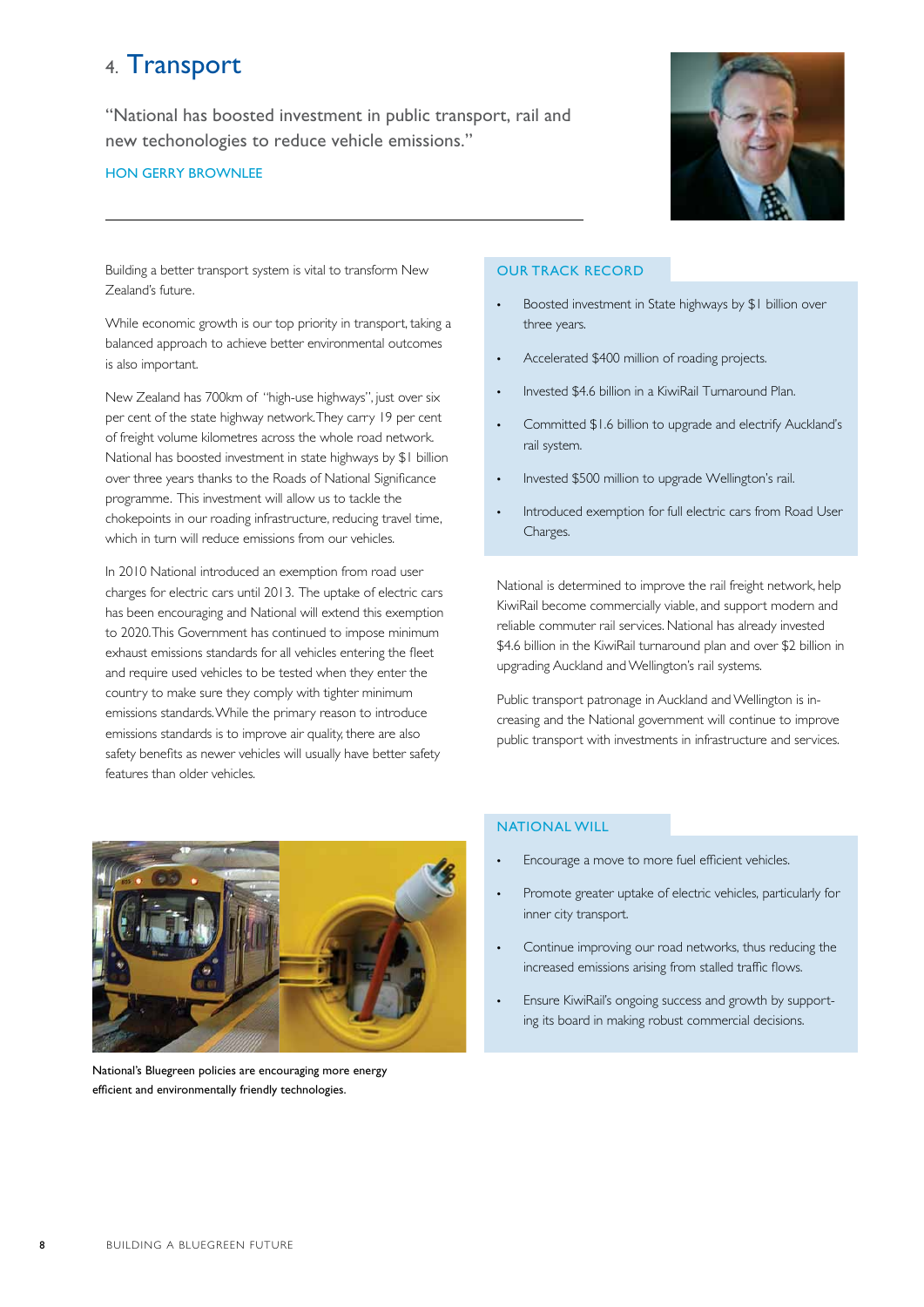### 5. Biosecurity

"Our sound reputation for biosecurity is as vital for New Zealand to open and maintain market access, as it is to protecting our own industries and native flora and fauna."

#### Hon David Carter



In an increasingly free world trade environment, New Zealand needs biosecurity systems and measures to protect our primary industries, our tourism, and our clean, green brand. It is paramount in determining New Zealand's economic well-being and protecting our environment for future generations.

A staggering 175,000 items come across our border each day. Every year, over four million international passengers, many thousands of containers, and tens of millions of items of mail will pass through airports and ports around New Zealand. Annually we spend three quarters of a billion dollars on biosecurity in New Zealand.

Our biosecurity system works overseas to stop travellers and importers from bringing pests here, at the border to identify and eliminate pests that do arrive, and within New Zealand to find, manage, or eliminate pests that have established here.

Consistent with National's Bluegreen approach, National has improved and modernised the biosecurity system. We're delivering long-lasting solutions for our biosecurity to grow the economy and ensure better protection for our natural environment.

#### Our Track Record

- Improved border management and boosted pest management.
- Setting up collaborative Government Industry Agreements.
- Strengthened enforcement and compliance.
- Doubled the instant infringement fine to \$400.
- Invested \$25 million to help the New Zealand kiwifruit industry fight the Psa incursion.
- • Committed \$30 million a year to control Bovine TB until 2015.
- Implemented and funded the National Animal Identification and Tracing system – New Zealand's first universal electronic livestock traceability scheme.
- Invested \$75 million for Biosecurity NZ and Customs to develop a single trade window for importers and exporters with the new electronic Joint Border Management System.

It is difficult to strike the balance between protecting our borders and ensuring we do not hold back economic growth.

National does not believe that biosecurity equates to red tape. It does not mean complex regulation or long delays, nor should it require mountains of paperwork. Our Bluegreen reforms have made biosecurity more effective and efficient.

National believes that biosecurity is a collaborative effort. Everyone has a role to play in keeping out unwanted pests and diseases, and containing or eradicating those that establish here. We want to continue improving efficiency and targeting where the risk is greatest.

#### National will

- Improve the efficiency of our biosecurity by better intergrating our Customs, MAF, and Immigration border controls.
- Make greater use of technology to protect New Zealand from unwanted pests.
- Strenthen our risk profiling work on people and freight movements so we focus on areas of greatest risk.



Protecting our borders is crucial to maintaining our primary industries that contribute so much to our economy.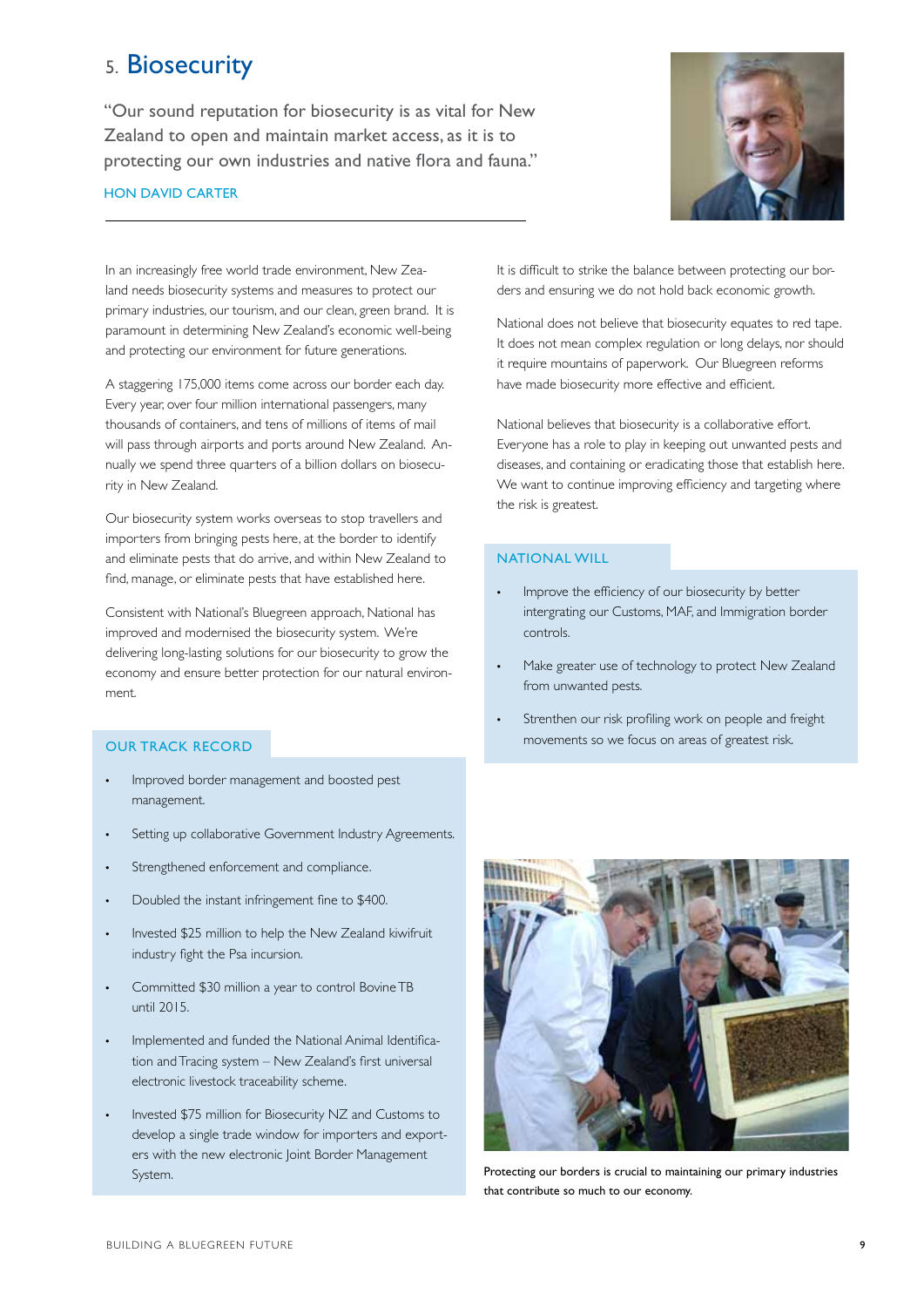### 6. Fresh Water

"I credit the Land and Water Forum partners with the significant first steps we have made in improving fresh water management but the work has just begun."



#### Hon dr Nick smith

For a decade now, surveys have shown New Zealanders view cleaning up fresh water as the country's most urgent environmental challenge.

By and large, we want local fresh water resources that are fishable, swimmable, and safe for gathering mahinga kai. There is an acknowledgement that restoring some water bodies to good ecological health will be a long-term task. Nonetheless, under National, a firm start has been made.

For many years under the previous Labour government, progress had become stuck and the various stakeholders were in a polarised stand-off. National introduced a collaborative approach in this difficult policy area. At the national level, the Land and Water Forum brought together primary producers, iwi authorities, energy companies, environmentalists and recreationists. National has also commenced direct discussions with the Iwi Leadership Group on water.

The Forum's first report in 2010 introduced key elements of a much-needed policy approach, such as limit-setting, and audited self-management by farmers. These concepts – and the whole collaborative approach – were widely endorsed when the Forum toured New Zealand introducing its report to regional communities.

The Government is responding to the Forum's report in stages. The first stage, announced in May 2011, included a clean-up fund and a national policy statement on freshwater management. The latter requires regional councils to set limits on abstraction from, and discharges into, water bodies. Already several regional councils have responded positively with moves in this direction, and an initial grant from the clean-up fund has gone to Lake Ellesmere in Canterbury (see over).

The Government hopes to provide more detailed national guidance on environmental standards, and on transferring water permits between users, following the next phase of work by the Land and Water Forum. Meanwhile, the challenge of freshwater leadership is being picked up by industry groups such as forestry, dairy, and horticulture. As well, collaborative processes are being picked up at regional and local level to resolve water issues in places such as Canterbury, Waikato, and Rotorua.

A big step forward for the future of the Waikato River was the establishment in 2010 of the Waikato River Authority, which is empowered to implement a vision and strategy for the river, as well as funding eco-restoration and clean-up projects.

"New Zealand is richly blessed with abundant fresh water but this abundance has resulted in us being too casual about its mangament."



"Fresh water quality in New Zealand is good by international standards but it is deteriorating in too many of our lakes and rivers in lowland catchments."





Photo courtesy of Guy Salmon, Ecologic

hoto courtesy of Guy Salmon, Ecologic

Clutha River: New Zealanders are proud of our clean, freeflowing rivers.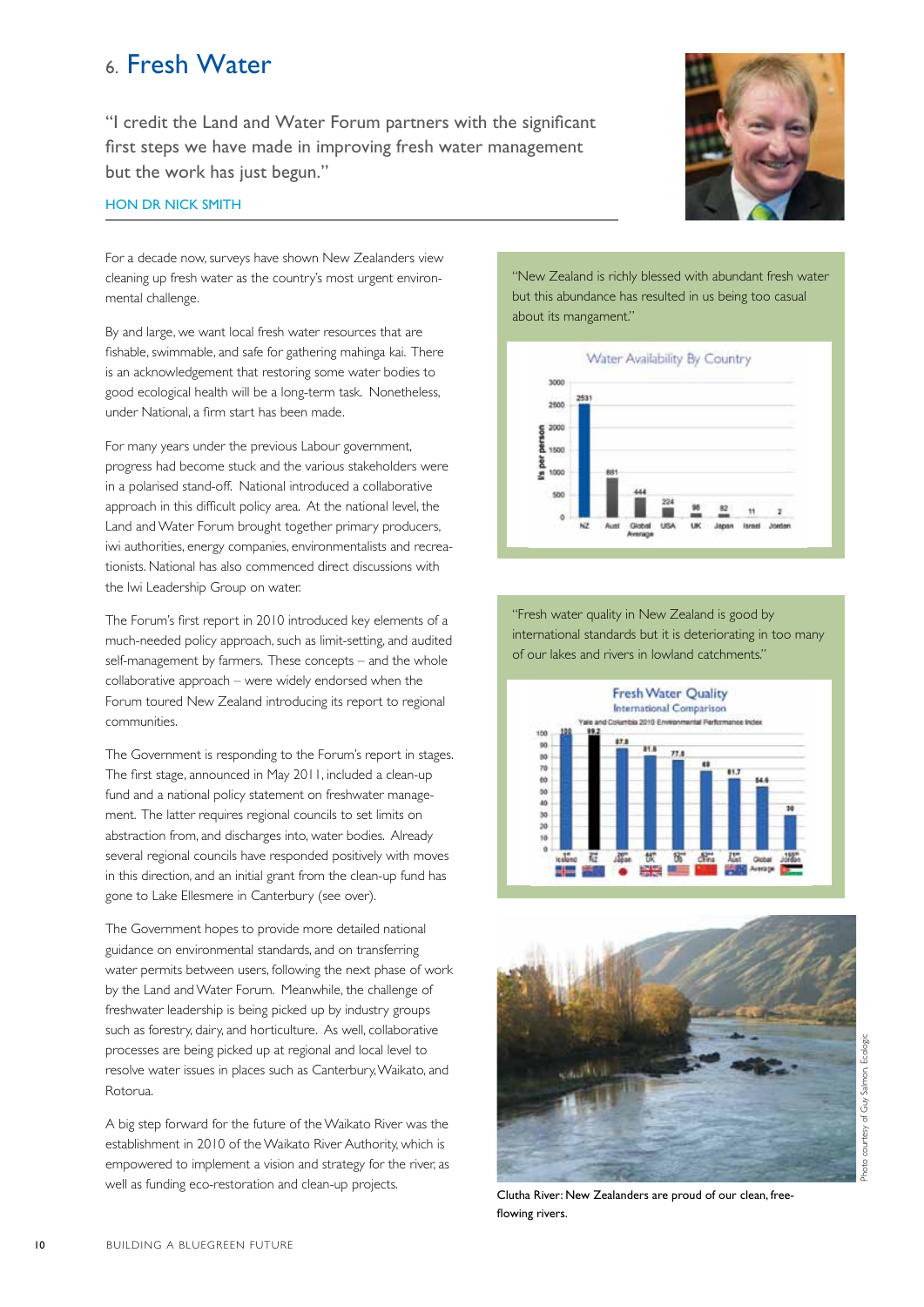#### CASE STUDY

### Making progress on cleaning up two iconic lakes

#### Our Track Record

- Embarked on an ambitious programme for water, including establishing the Land and Water Forum.
- Launched a National Policy Statement on Fresh Water.
- Doubled penalties for non-compliance and strengthened monitoring and enforcement.
- Passed regulations for metering 98 per cent of water takes.
- Increased funding of \$265 million to clean up iconic waterways like Lake Taupo, Waikato River and Rotorua Lakes.
- Canterbury has an operative water plan.
- Doubled funding for the New Zealand Landcare Trust.

#### National will

- Provide central government funds for nationally significant clean-ups where rules are in place and key stakeholders work together.
- Advance Land and Water Forum policy work to set limits on water quality and minimum flows.
- Strengthen monitoring and compliance of resource consents by regional councils to ensure greater consistency in performance.



Collaboration on cleaning up national treasures like Lake Ellesmere/ Te Waihora will benefit everyone if we can make progress.

Lake Ellesmere/Te Waihora, New Zealand's most polluted lake, is finally going to be cleaned up thanks to an initiative announced by the Government in August 2011. Almost \$12 million has been committed over two years in an initial partnership between the Government, Environment Canterbury, Fonterra, and Ngai Tahu, but the full task will take 25-30 years.

The focus will be on reducing nutrients from agricultural runoff, including the purchase of some lakeside farmland, native plantings, and further research. There will also be changes to the water conservation order which controls the lake's opening to the sea, to recognise Ngai Tahu values. The lake was once the fishing basket of Maori.

The clean-up of the lake is going to require a combination of both carrot and stick. There will need to be tight controls on farmers and tighter enforcement of the existing controls. But it is also going to involve education and encouragement.

In recent years there has been growing farmer support for restoring the lake. The new initiative for Lake Ellesmere taps into the community's sense of collective responsibility for the lake.

A different approach has been taken to achieve rapid improvement in water quality at Lake Rotoiti, one of 12 beautiful lakes around Rotorua which are important to New Zealand's "100% Pure" tourism brand. Here, a \$10 million "nutrient diversion wall" diverts away nutrient-laden water which previously flowed from Lake Rotorua into Lake Rotoiti, causing summer blooms of smelly and dangerous cyanobacteria. The wall was jointly funded by the Government and the Bay of Plenty Regional Council.

The long-term solution to this problem is to clean up Lake Rotorua itself, and Government funding is also enabling progress to be made in this, with two farms recently being retired from intensive land use. Restoring a clean lake will take decades – not least because pollution inflows from past farming activities in the more remote parts of the catchment can take many years to move through groundwater to the lake.

National's support for the Rotoiti nutrient wall reflects its pragmatic philosophy on the environment – getting quick results where we can, while still working hard on the long-term sources of the problems.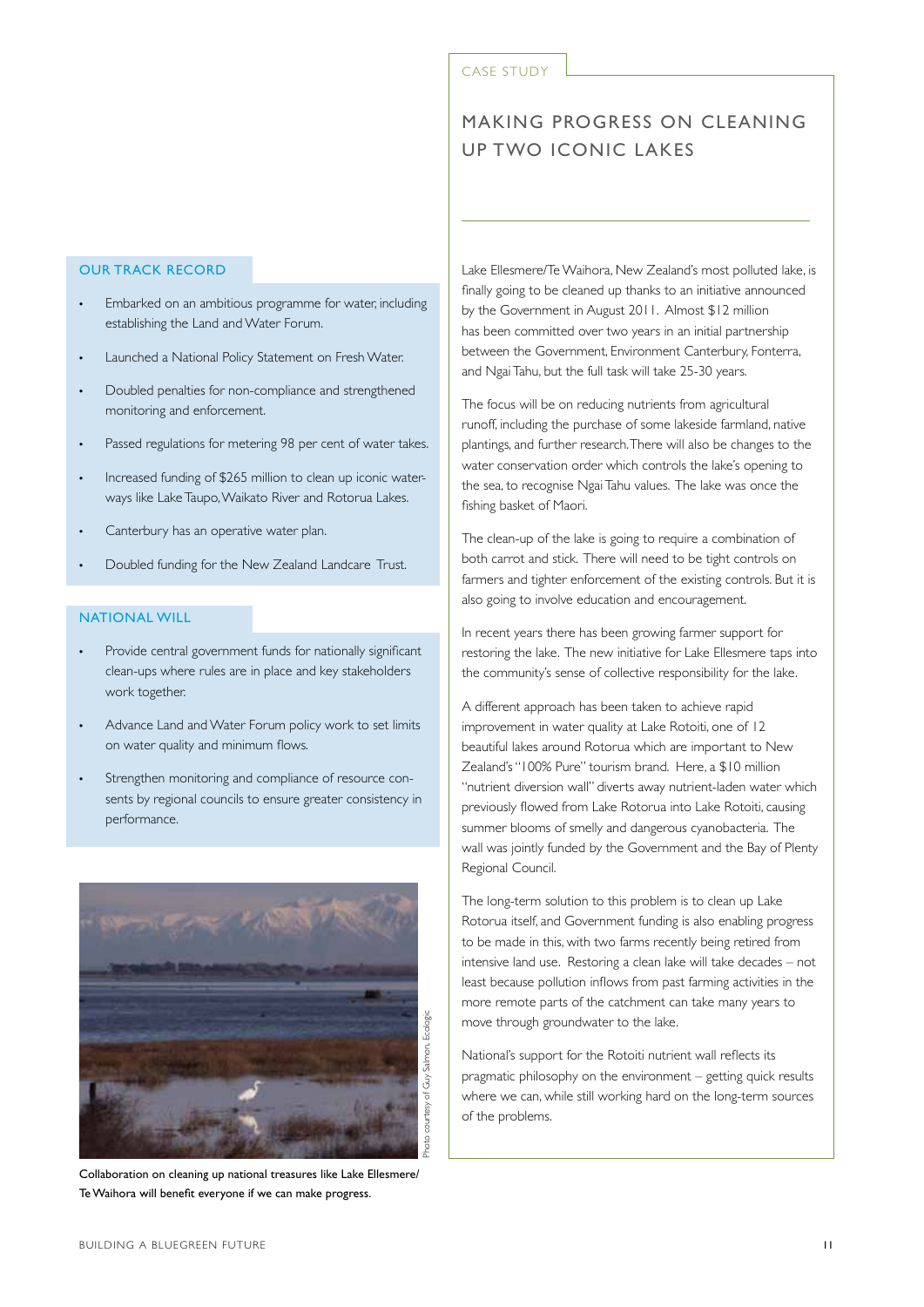### 7. Biodiversity

"Our flora and fauna is an important part of New Zealand's culture and heritage. We need to protect our native species for future generations."



#### Hon Kate Wilkinson

New Zealand's native plants and animals are mostly unique and found nowhere else in the world. They are also incredibly distinctive: they trace their origins to the ancient, southern supercontinent of Gondwanaland from which New Zealand broke free 70 million years ago, and they have evolved in isolation on these islands ever since.

The greatest proportion of New Zealand's biodiversity is found on our large conservation estate, administered by the Department of Conservation. But here it depends on ongoing control of weeds and pests, and strong border protection against new ones. National has a strong track record in funding both these crucial activities.

But a significant proportion of the nation's threatened plants, wildlife and ecosystems is located outside the conservation estate, on lowland or coastal sites which are usually on private land. This is the emerging focus of conservation activity, and it can only be advanced by winning the engagement and support of landowners and local communities.

In recognition of this reality, National has expanded the funding of entities that promote and support conservation on private and Maori land – such as the Queen Elizabeth II National Trust, Nga Whenua Rahui, and the NZ Landcare Trust. National has also created the Community Environment Fund, which provides co-funding for community initiatives in eco-restoration and collaborative community solution-finding on biodiversity issues (see box on the Mackenzie project).

From a landowners' perspective, the tax deductibility of conservation expenditure – like fencing and native plantings – is an important issue. National has initiated a review by Inland Revenue of this issue to look at further opportunities to encourage private conservation.

Besides preserving New Zealand's natural heritage, National is committed to enabling people to get out and enjoy it. We have expanded DOC campsites, and extended and developed cycle trails. We have begun an investigation for a national park embracing the great kauri forests of Northland, which aims to fill an important gap in our system of national parks.

#### Our Track Record

- Announced nine new marine reserves.
- Added 12,400 hectares in 14 areas to Schedule Four, our most valuable conservation land.
- 19,000 hectares of land protected in the QEII National Trust and Nga Whenua Rahui.
- Opened 10 new DOC camping grounds.
- New freedom camping laws to protect our outdoor lifestyle.
- 195km of new cycle trails being developed on conservation land.
- New Coastal Policy Statement giving district councils clearer guidance on protecting and managing our coastline.
- 140 experts in response to the Rena disaster, including ornithologists and vets with experience in treating oiled birds.
- Funded new self-resetting traps to better protect our native species from pests.



Prime Minister John Key planting a native scrub on the Otago Peninsula Headland.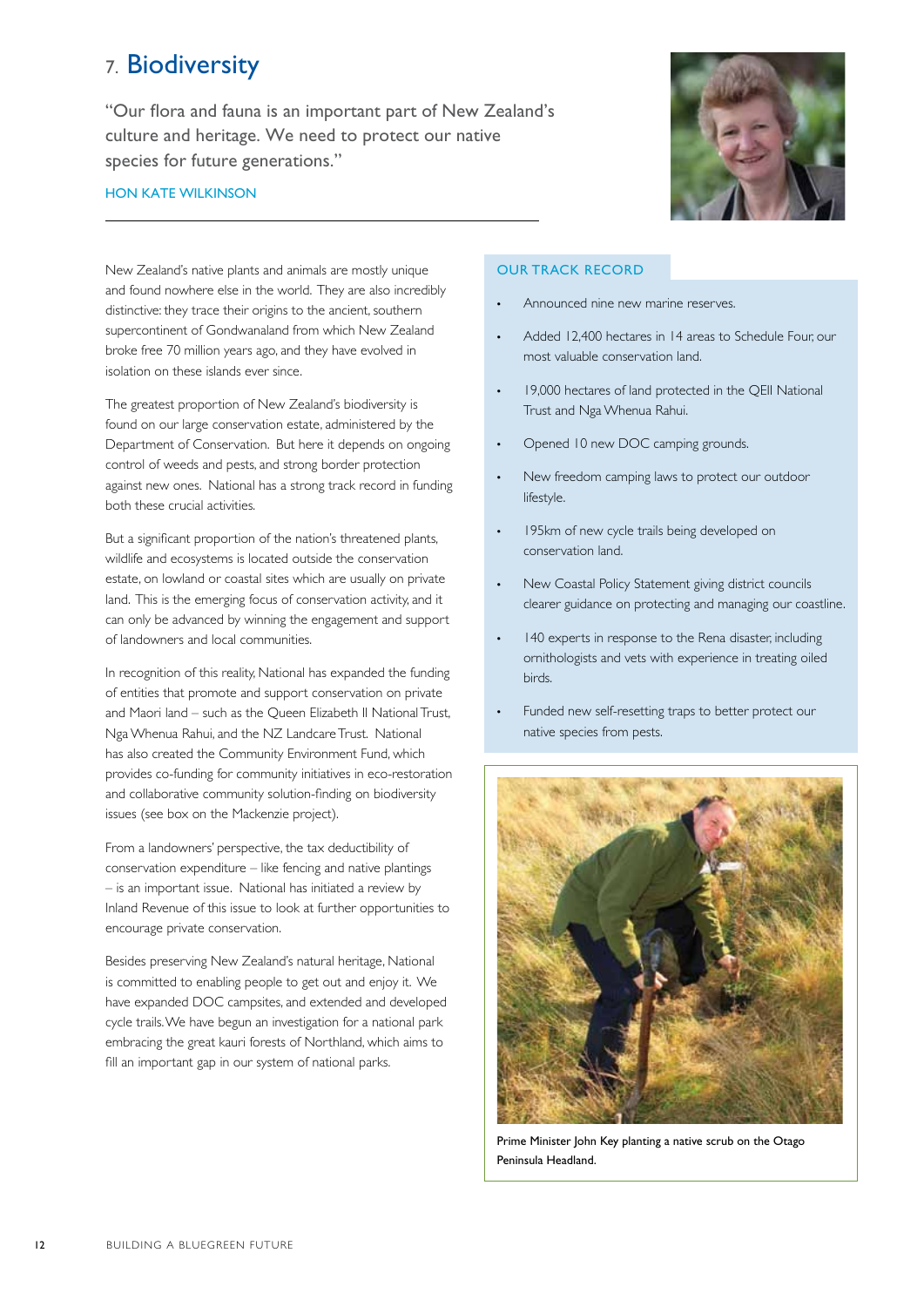

Auckland Central MP Nikki Kaye releasing Kiwi in the Hauraki Gulf.

#### **NATIONAL WILL**

- Create a Biodiversity Forum to develop a long-term pest control strategy.
- Undertake a full review of New Zealand's threatened species management framework.
- Complete testing for self-resetting traps and fund research for 1080 alternatives.
- Update the penalty regime for smuggling protected species.
- Lift the maximum penalty to three years in prison and double the maximum fine to \$200,000.
- Pass a new Marine Reserves bill to allow marine reserves beyond the territorial sea, and to improve the way they are created.
- Progress the creation of a new Kauri National Park in Northland's Waipoua Forest.
- Progress the National Policy Statement on Biodiversity.
- Provide up to 200 places for 10-14 year olds to attend 'conservation camp'.
- Support DOC's new business unit to establish more public-private business conservation partnerships.

#### CASE STUDY

### A shared vision for The Mackenzie Country

The Mackenzie Country is an iconic New Zealand landscape. An expansive dryland landscape ringed by mountains, it has a marvelous heritage of high-country pastoralism. The Mackenzie is associated in the minds of many with golden tussock grasslands, crystal-clear streams, and calm lakes which capture reflections of snowy peaks. It is the home of special biodiversity – threatened plants, birds, and unique freshwater fish. It is also a world-class tourism destination which, with careful management, and in combination with farming and electricity generation, could earn more than its share of livelihood for New Zealand.

Sadly, its signature indigenous vegetation, the tussock, has suffered in recent years under the influx of rabbits, fastspreading wilding pines, and hieracium – an incredibly tough and persistent weed. Farm businesses are struggling to protect the dryland ecosystems of the Mackenzie. Now, an influx of irrigated farming, including large-scale dairying, is transforming the landscape.

On the one hand, irrigation on a modest scale could strengthen the viability of farm businesses that have protected this land for generations. On the other, too much irrigation in the wrong place could mean the end of the Mackenzie Country as we know it. Careful planning is essential and much greater community consensus is needed.

Following the leadership of Waitaki MP Jacqui Dean, National has funded a collaborative community process that is developing a shared vision and strategy for the future of the Mackenzie Country. Bringing together 30 leaders from farming, tourism, other businesses, environmental, recreational, and community groups, this process is pioneering a new way of resolving old differences. It is building a vision for the Mackenzie in which biodiversity, landscape, and livelihood are integrated together.



Waitaki MP Jacqui Dean has played a critical role in bringing stakeholders in the Mackenzie together to find enduring solutions for this iconic part of New Zealand.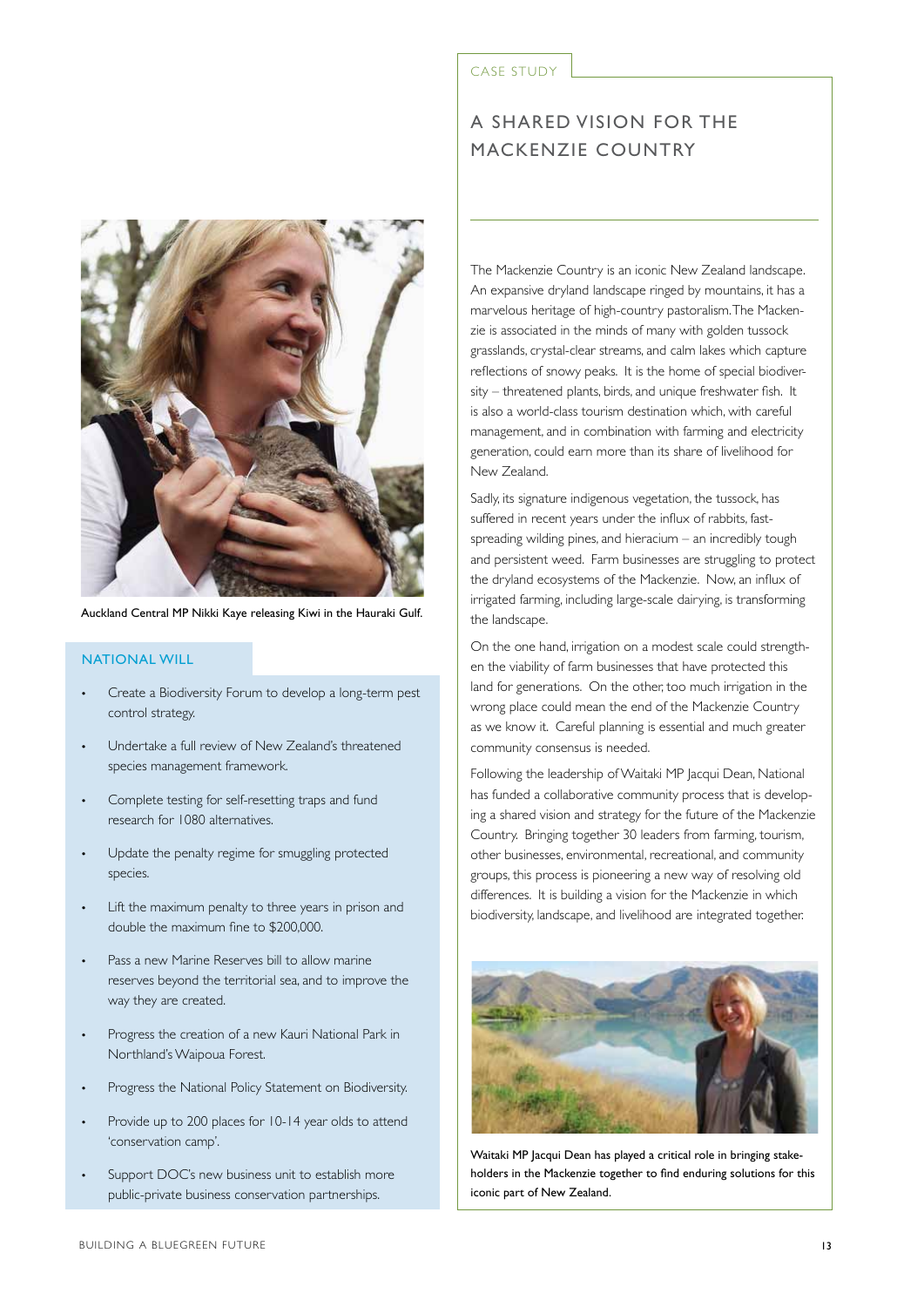### 8. Oceans

"This year we will put in place the new laws and regulations to properly protect New Zealand's vast ocean area."

New Zealand is a maritime nation. Our ocean area is 20 times our land area and the fourth largest in the world. National has been advancing work to improve how it's managed.

The coast is managed under the Resource Management Act. Conservation Minister Kate Wilkinson adopted a new National Coastal Policy Statement in October 2010. It gives councils clearer direction on managing the coast and puts a stronger requirement on protecting nationally significant surf breaks, addressing water quality, improving public access, and managing hazardous risk.

National is proud of its heritage in marine conservation in passing the original Marine Reserves Act in 1971 and last term announced New Zealand's largest offshore island and mainland reserves. Three new reserves were announced by Ministers Kate Wilkinson and Phil Heatley in January at the 2011 Bluegreens Forum for the Antipodes, Bounty, and Campbell Islands covering 435,163 hectares. Five new West Coast marine reserves were announced this year at Kahurangi, Punakaiki, Okarito, the Gorge, and at Ship Creek. It is a tribute to the collaborative process that these reserves, including New Zealand's largest adjacent to the mainland, were universally agreed in a region in which conservation issues are often so divisive. A new reserve at Tawharanui Peninsula near Kawau Island in the Hauraki Gulf was also approved by National in August 2011.

Consistent with National's Bluegreen approach, the Government has also been reforming New Zealand's aquaculture laws. New Zealand has made less progress than most countries in moving from hunting wild fish to farming fish. The previous Labour government's aquaculture laws were excessively bureaucratic, resulting in not one application being successful for a new marine farm area. The new law shepherded through Parliament in August 2011 by Aquaculture Minister Phil Heatley will support sustainable growth in this exciting export industry.

Labour's blunt Foreshore and Seabed Act, overturning the ruling of the Court of Appeal and imposing Crown ownership, was divisive and unsustainable. Attorney-General Chris Finlayson has successfully charted a middle course with the Maori Party with a new Marine and Coastal Area Act. This approach of "public domain" or takutai moana also recognises customary rights. It is also enabling us to get on with much needed wider reforms in ocean management.

The most important of these is environmental legislation for the area beyond the 12 nautical miles of the territorial sea covering 400 million hectares of the exclusive economic zone (EEZ) and 170 million hectares of extended continental shelf (ECS). This gap in New Zealand's environmental protection systems has been long recognised but not addressed.

Ocean resources are coming under increased development pressure from the depletion of resources on land, growing global demand, and advances in technology that are making resource recovery possible. These developments come with risks. The Gulf of Mexico disaster in April 2010 was a chilling reminder of how badly things can go wrong.

National in Government opted to review our 2008 policy on oceans management in the wake of the Gulf disaster to ensure our new law would prevent such a disaster in New Zealand. New regulations have been adopted with the latest drilling rules. A new High Hazards Unit with four petroleum inspectors has been established within the Department of Labour. An interim regime has also been put in place for environmental assessments.



National's new legislation on environmental protection in our oceans is to ensure we do not have an oil spill disaster like that in the Gulf of Mexico.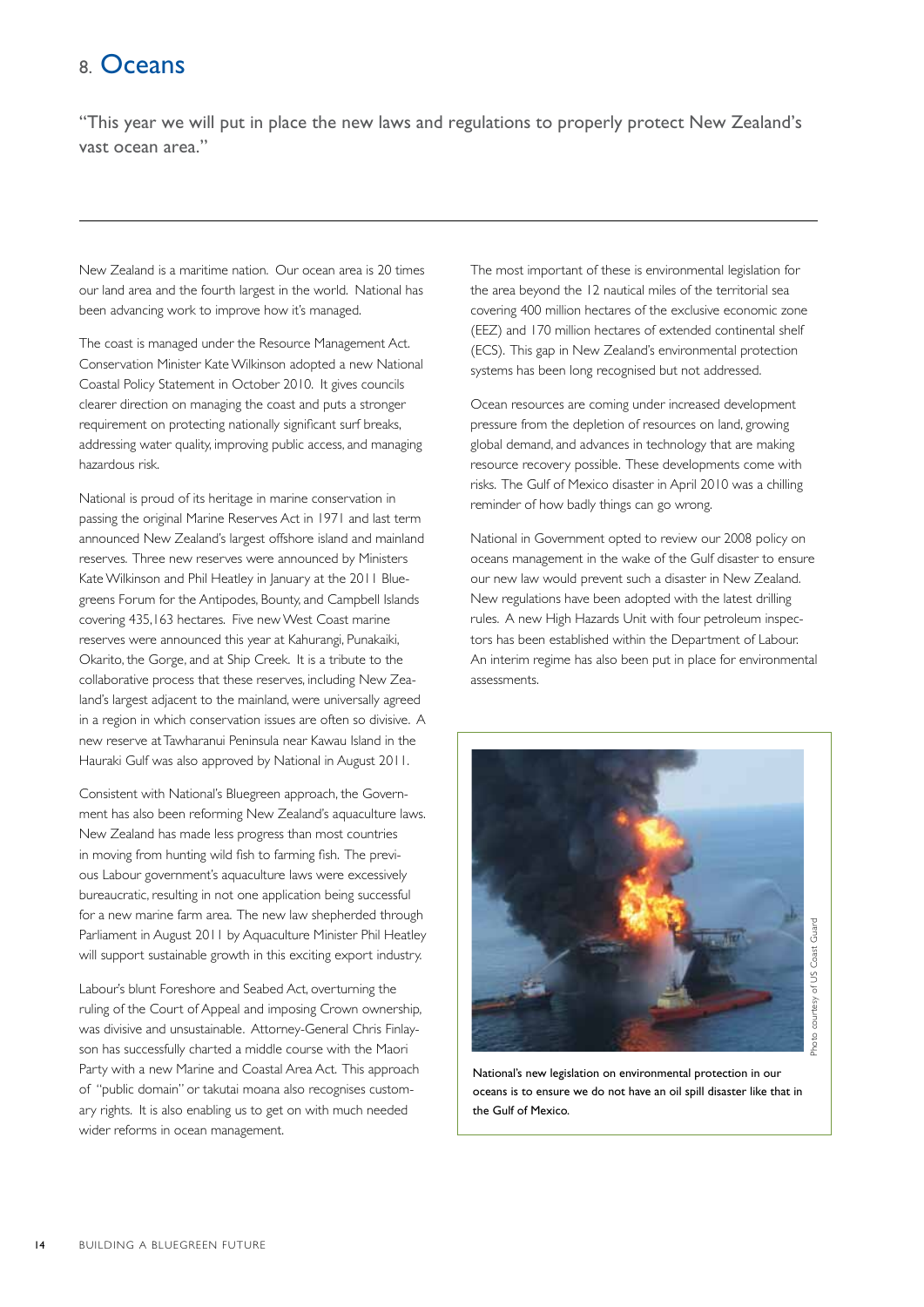

Environment Minister Nick Smith introduced the new EEZ/ECS Environmental Effects Bill into Parliament on 13 September 2011 with the support of the Greens, Act, UnitedFuture, and the Maori Party. This proposed law empowers the Environmental Protection Authority to require environmental impact assessments, public notification and consultation, and consents for significant activities. National's commitment is to pass this into law by 1 July this year.

National is also committed in this term of Parliament to pass new marine reserves legislation. The old Act does not provide for marine reserves beyond the territorial sea. It is also too narrowly constrained to scientific purposes. The process for advancing marine reserve proposals is cumbersome and divisive. Our changes will encourage early engagement of local communities, fishers, iwi, and conservation interests on marine reserve proposals and encourage collaboration.

#### **NATIONAL WILL**

- Pass EEZ legislation by 1 July 2012.
- Introduce regulations to support EEZ legislation.
- Pass revised marine reserves legislation this term.

#### CASE STUDY

#### Kaikoura Marine Strategy

On the South Island's east coast, the Kaikoura community is working collaboratively to protect and manage its iconic coastline.

The proposed Kaikoura marine strategy Sustaining Our Sea was launched at Takahanga Marae and was developed by the Kaikoura Coastal Marine Guardians (Te Korowai), made up of representatives from iwi, fishing organisations, local businesses, and environmental and recreational groups.

There has been discussion for more than a decade about marine protection on the Kaikoura coast and with this draft strategy it's great to see local groups working together on areas of agreement where marine protected areas should be located.

The draft strategy aims to establish the largest marine reserve adjacent to the New Zealand mainland, a marine mammal sanctuary, an integrated coastal management plan, and a future World Heritage Area.

Kaikoura is an iconic part of New Zealand and the home of our famous whale watching tourist industry. This draft marine strategy recognises how important it is to protect the coastal environment of Kaikoura and its future.

National is a strong believer in the collaborative approach of stakeholders working closely together to resolve complex environmental issues and has helped fund this coastal initiative.



Prime Minister John Key and Conservation Minister Kate Wilkinson whale watching off the Kaikoura coast.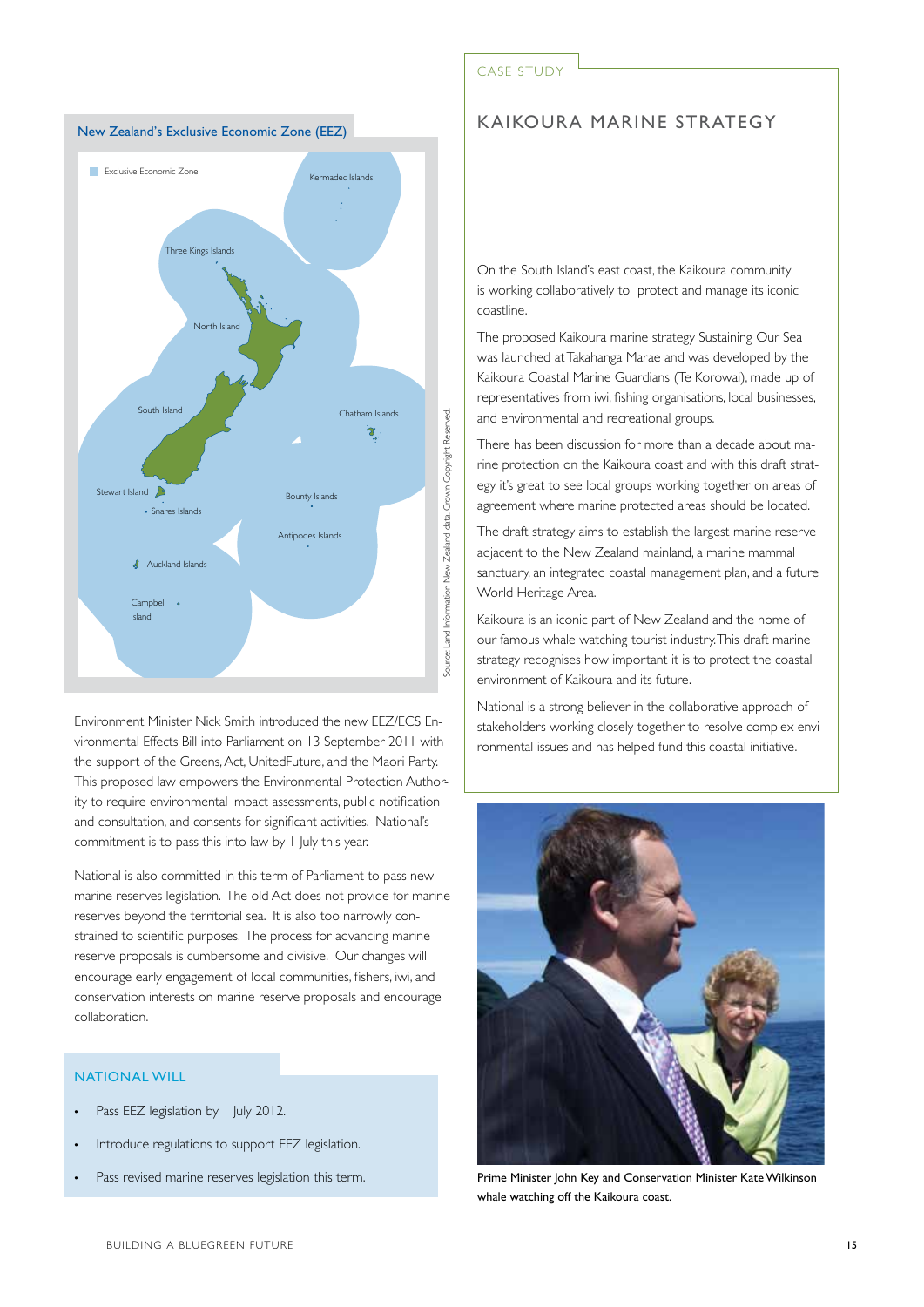### 9. Recycling

"The waste levy introduced in 2009 is helping fund recycling programmes like *Love NZ* and delivering on our Bluegreen goals on reducing harm from waste."

On a global basis our natural in-ground resources are finite which makes recycling, where practicable, essential to the development of future generations.

Over time New Zealand's waste profile has moved from the contaminated sites of coal and gas manufacturing through herbicides and timber treatment residue to mining by-products and chemicals, from product packaging to the mixed waste from the evolution of electronics. Just about everything in our consumer society ends up at some time as waste and while not all waste can be recycled economically it is possible to recycle up to 60 per cent as demonstrated by Austria.

National has tackled recycling with the same Bluegreen approach it applies to all important areas of the economy. For too long little attention has been given to our growing mountain of waste and its environmental impacts and even less attention has been paid to the economic benefits of recycling.

The implementation, by National, of the Waste Minimisation Act on 1 July 2009 established the framework for an integrated approach to waste management. The introduction of a waste levy under the Act has ensured national funding for innovative and sustainable approaches to recycling through the contestable Waste Minimisation Fund as well as direct funding for projects delivering on territorial authorities Waste Management Plans.

#### Our track record

- Successfully implemented the new waste levy providing stronger incentive to minimise waste.
- Approved three product stewardship schemes covering paint, silage wrap, and waste oil.
- Funded the provision of in-street recycling waste bins under the Love NZ brand.
- Begun the transition from a one day a year collection of e-waste to provide seven day depots and collection points countrywide.
- Initiated a trial scheme for the collection of televisions with cathode-ray tubes.

The main issue facing a country such as New Zealand is economy of scale. This does not just apply to waste minimisation but in this instance it brings added problems. Harmful waste is of particular concern and while it is possible to recycle it requires large volumes to make it economically viable. This means there are at present only a few suitable processing plants globally, thus the waste needs to be transported to the plant which brings added risk.

Our first task is to establish an efficient collection infrastructure.

As part of our Bluegreen future National wants to see as much of our waste as possible recycled in New Zealand.

This requires efficient infrastructure with everyday collection points and strategically located processing plant. Even then we will ultimately need to export waste for further processing or alternatively import other countries waste to provide economies of scale.

#### NATIONAL WILL

- Develop a comprehensive nationwide programme to recycle the estimated 800,000 redundant televisions as part of the switch over from analogue to digital signal.
- Explore the adoption of a product stewardship scheme for electronic waste in parallel with similar developments in Australia.
- Work with CERA and the Christchurch councils to maximise recycling from the 6 million tonnes of waste from the Christchurch earthquakes.



Christchurch Central MP Nicky Wagner is helping businesses recycle more, reducing the 80,000 tonnes of waste that goes to landfill each year.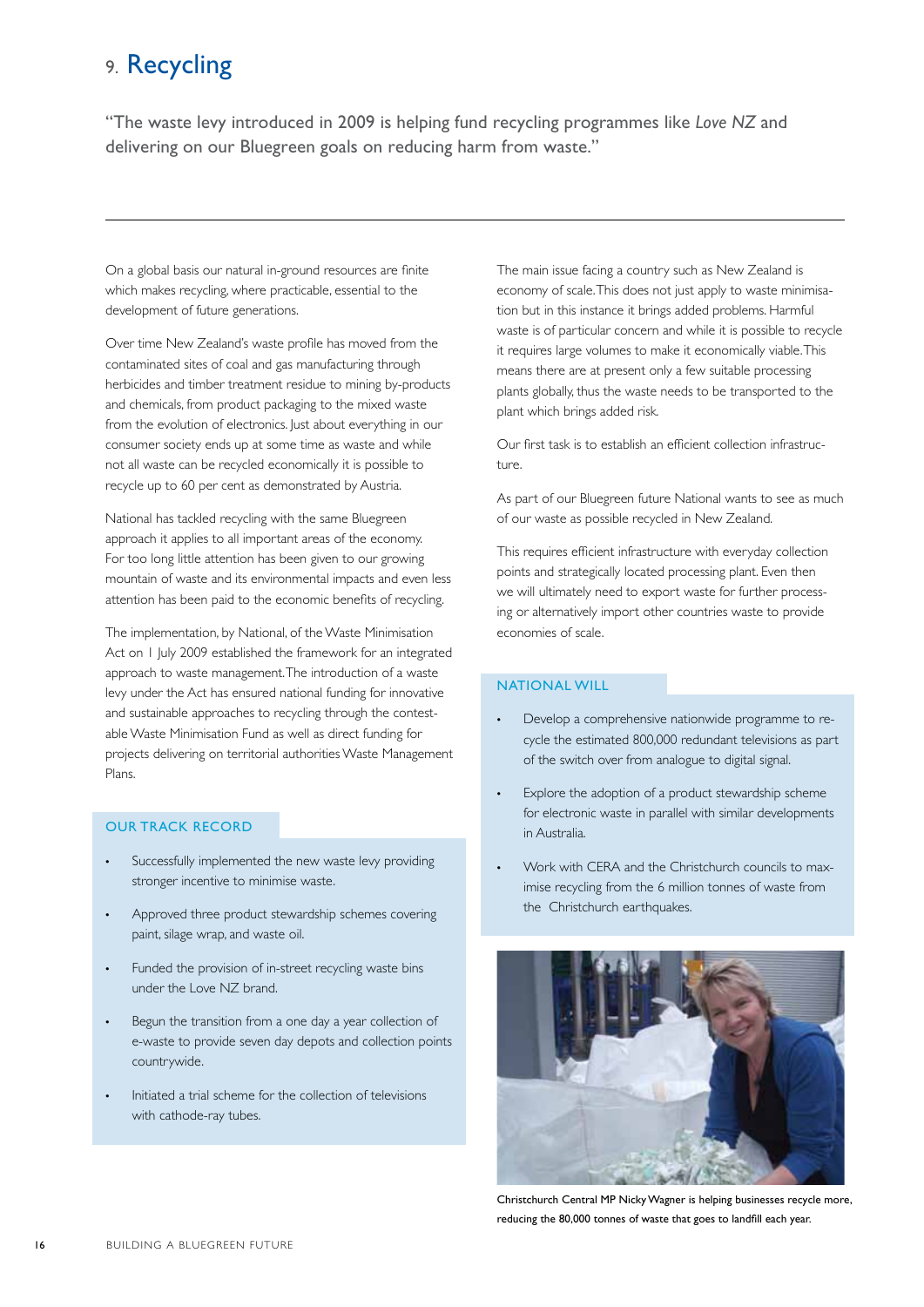### 10. Contaminated Sites

"We have successfully partnered with the Green Party and local authorities to step up the management and clean up of contaminated sites."

New Zealand has a legacy of contaminated sites liable to create health issues for anyone living or working in the vicinity. These sites in the main are a result of previous commercial activity where hazardous substances have been employed but can vary in terms of the likelihood of harm.

In building a Bluegreen future National intends to initiate the adoption of a common approach to documenting these sites on a regional basis. While there is always concern with the impact a register of this type can have on property values it is in everyone's interest to know where these sites are and the level of hazard they present. This register will also allow sites to be prioritised for cleaning up and will assist in identifying the liable parties. In many cases the company that operated on the site no longer exists and under these circumstances the cost of any remedial work falls on central and local government.

To date it has been extremely difficult to identify and quantify any detrimental environmental or ecological impacts from contaminated sites and the main focus has therefore been on health issues. National is however interested to explore the potential for identifying and measuring environmental and ecological impacts to further enhance the prioritisation process. Officials will undertake an international literature search and review these findings in context with New Zealand's issues. While it is not known if the identification of other than health impacts is feasible, National has committed to completing this study.

The Government has committed \$15.2 million to the second phase clean-up of the Tui Mine. This is currently the highest priority contaminated site, being the remains of an old mine tailing dam. The work will, when completed, stabilise the contents of and remediate the area around the dam thereby removing the potential for a catastrophic failure allowing chemicals to leak into the surrounding catchment area.

#### Our track record

- Announced a comprehensive workplan to clean up New Zealand's contaminated sites with the Green Party.
- Adopted a National Environment Standard to provide clearer rules for councils to manage public health risks.
- Contributed \$15.2 million to clean up the Tui Mine dam in the Waikato.

#### CASE STUDY

#### cleaning up tui mine

New Zealand has a legacy of sites left contaminated from old mines, gas works, timber treatment yards, and chemical works. The Tui Mine tailings dam in Te Aroha, Waikato, is without a doubt the worst.

In Government, National has committed \$15.2 million to clean up the Tui Mine. We've also announced a new national environment standard that will help provide clear rules for councils to manage public health risks.

We're also supporting the compilation of regional registers of contaminated sites, a national register of priority sites, and improving the legislative framework. Our goal is a safer and cleaner New Zealand.



Local MPs Scott Simpson and Lindsay Tisch in Te Aroha at the site of the clean-up.

#### National will

- Implement the new National Environment Standard on contaminated sites.
- Create a new national register of nationally significant contaminated sites.
- Improve the law around liabilities for cleaning up contaminated sites.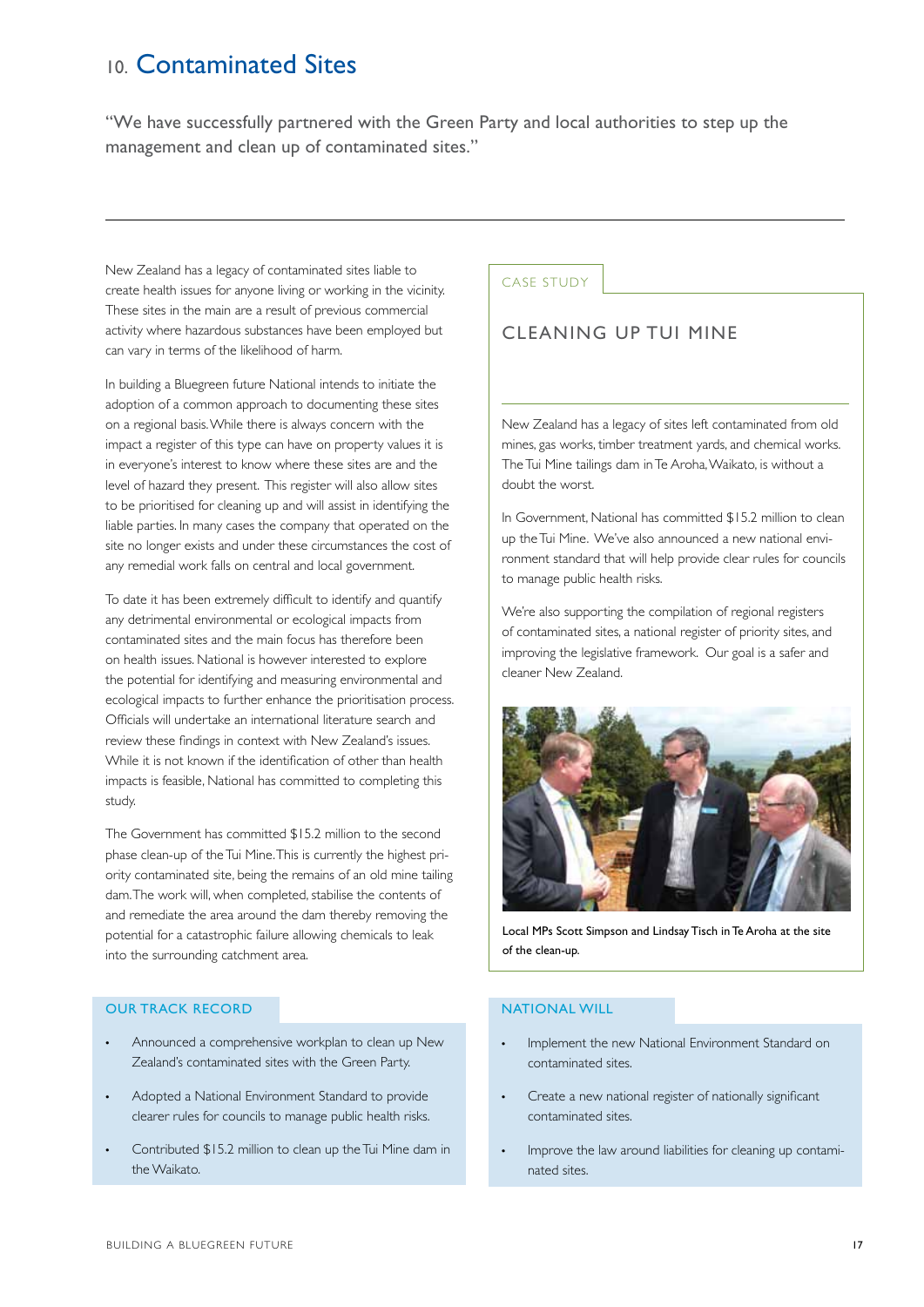### 11. Air Quality

"We have set realistic standards and backed it up with the practical support resulting in New Zealand's cleanest air in more than a decade."

Clean air is as fundamental to New Zealand's clean green lifestyle as clean water, wild beaches, gleaming white mountains, and rich green forests. Images of grey smog hanging over Auckland and Christchurch are not consistent with our environmental values and brand.

#### Our track record

- Cleanest air quality recorded in a decade.
- More than 20,000 homes converted to clean heating.
- Revised the National Environment Standard for air quality.
- Phased in tougher vehicle emission standards.

When National came to government in 2008 the National Environment Standard (NES) required all areas to have no more than one exceedance a year in particulate pollution by 2013. The first problem with this ambitious standard set in 2003 was that government had done nothing to actively reduce pollution. The second problem was that the penalty for non-compliance was that no new or existing consent for industry could be issued after 2013.

The implications of non-compliance on jobs were dramatic and draconian. It meant that if any industry sought a renewal of an air discharge consent after 2013 in these areas, no consent could be granted. The acute unfairness of this was that although households and vehicles produce the bulk of the particulate pollution, it was only industry that faced any penalty for noncompliance with this former regulation. It was estimated that

this would affect more than 180 consents and put about 17,000 people put of work.

National revised the NES and introduced a split target for compliance. This now means moderately polluted areas, such as Auckland and Napier, have until 2016 to comply. For those more polluted areas, such as Christchurch, Timaru, Rotorua, and Nelson the new NES allows them to achieve three or fewer exceedances by 2016 and be fully compliant by 2020.

This pragmatic approach of a split target recognises that some communities have a greater challenge than others.

From 1 September 2012, new open fireplaces in areas with poor air quality will be prohibited. Also from 1 September 2012, we are going to require mandatory offsetting for any new significant industrial consents in polluted areas. This will replace the arbitrary 2013 ban on consents that would have been so costly on jobs.

National is also moving to reduce air pollution from vehicles by toughening up on vehicle emission standards on second-hand imports and new vehicles, as well as progressing improvements in fuel standards. The tighter rules on vehicles came into force on 1 January 2012.

The big gains in air quality have been achieved by ramping up Government support to households to install clean air heating devices. 7500 homes a year are being converted with Government support, up from only 500 a year before 2008.

National monitoring has confirmed that in 2010 we had the cleanest air in a decade.



Images of grey smog hanging over our cities is inconsistent with New Zealand's environmental values or brand.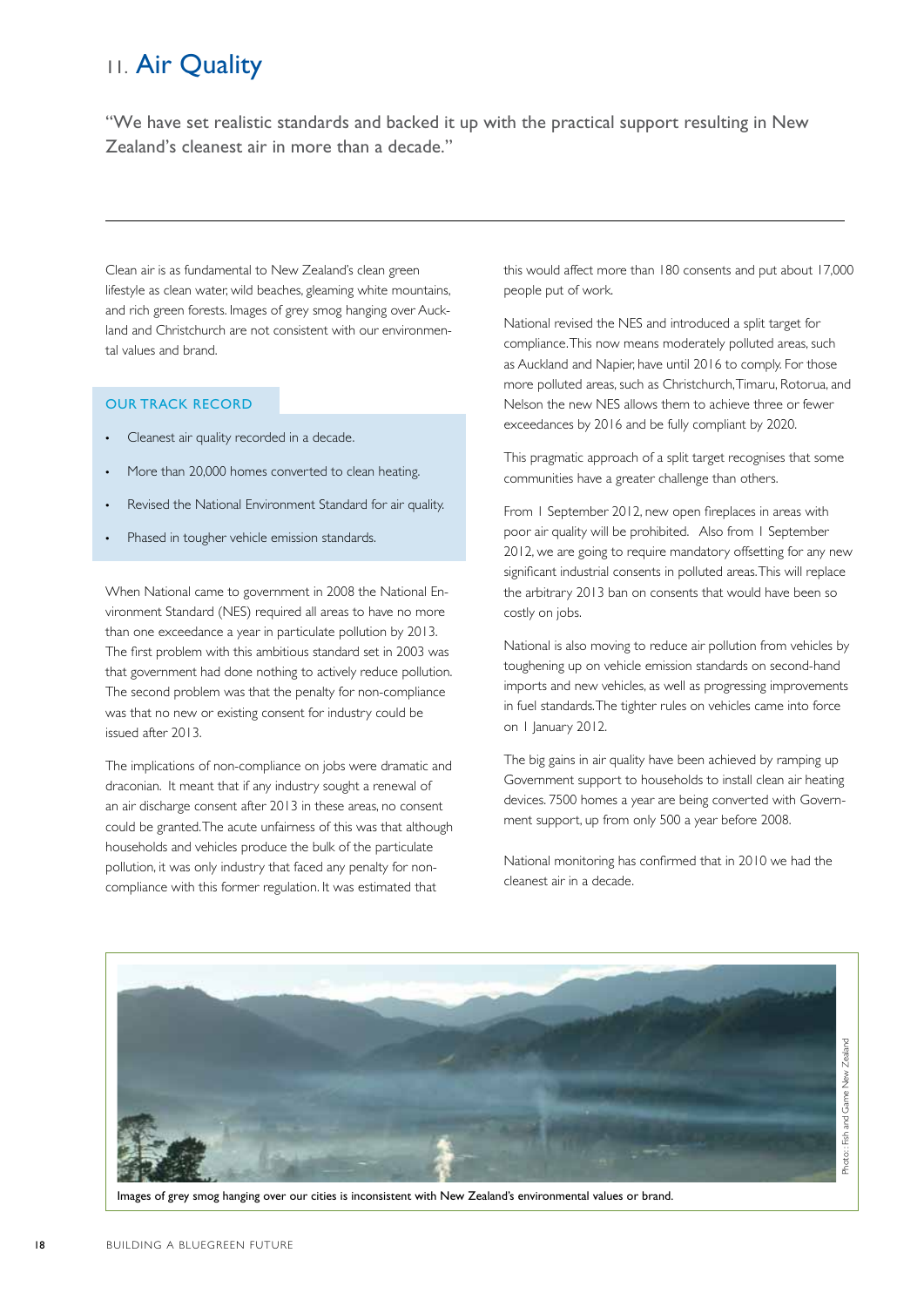### 12. Outdoor Recreation

"Fishing, hunting, and outdoor recreation are part of New Zealand's unique way of life that needs to be enhanced by involving the participants more in managing their recreation."

Outdoor recreationists have long expressed frustration that their sport and opportunities are controlled by bureaucracies that seem remote and focused on the interests of others. Today, a new trend is emerging. It's about cooperative, placebased management of outdoor recreation opportunities, based on empowering users to implement responsible self-management within an agreed framework.

New Zealand's Fish and Game Councils are often cited as a successful example of this model. For decades, freshwater sports fish and game birds have been managed by recreational users within a framework agreed by Parliament. Today, outdoor recreation sectors are pressing to extend user-driven models more widely.

National's thinking is in tune with this. In our first term, we worked with UnitedFuture to draft and introduce the Game Animal Council Bill. The Bill will establish a Game Animal Council to advise and manage particular herds of deer, chamois, tahr, and wild pigs, as designated by the Minister of Conservation on the Council's advice. This term, we're working with UnitedFuture again to pass the Bill and empower recreational hunters to manage their sport themselves, while integrating self-managed areas into the wider context and purposes of conservation land management.

Similar moves are now afoot amongst sea fishers. The aim is to create a representative body with a mandate from both fishers and the Government, which can seek an increased share of key fisheries based on good conservation management practices.

National will be receptive to any user-initiated proposal that has been worked through within the sector and has broad support.

Anglers and New Zealand-based professional fishing guides are united on a proposal to confer powers on Fish and Game Councils to grant concessions over freshwater fishing waters, parallel to the concessions currently administered by DOC over conservation land. The purpose is to ensure that in future,

#### Our track record

- Opened 10 new DOC camping grounds.
- Created a hunting advisor position at DOC.
- Worked with UnitedFuture to introduce the Game Animal Council Bill.

commercial concessions over all public waterways include provision for access to, and management of, the associated sports fishing resources by New Zealanders.

All these user-driven management proposals will need to respect existing property rights, and be integrated with wider decision-making about conservation and wise management of resources. To ensure that these things happen effectively, and that the views of all those affected are taken into account, National will consult widely on such proposals.

New Zealanders have a unique birthright to access and enjoy our special places. This is one of National's five Bluegreen principles. To safeguard this principle in changing times, National recognizes the need for new policy approaches.

#### National will

- Announce whether non-resident anglers will be asked to contribute more than New Zealand residents for fishing licenses.
- Pass the Game Animal Council Bill into law.
- Work with UnitedFuture to restrict unsporting heli-hunting practices.
- Rename Conservation Boards as Conservation and Recreation Boards to better recognise the place of outdoor recreation in conservation.
- Continue to work with hunters as important stakeholders in the outdoor environment.



As well as keen environmentalists, members of National's Bluegreen Caucus like MP Cam Calder also enjoy New Zealand's great outdoors.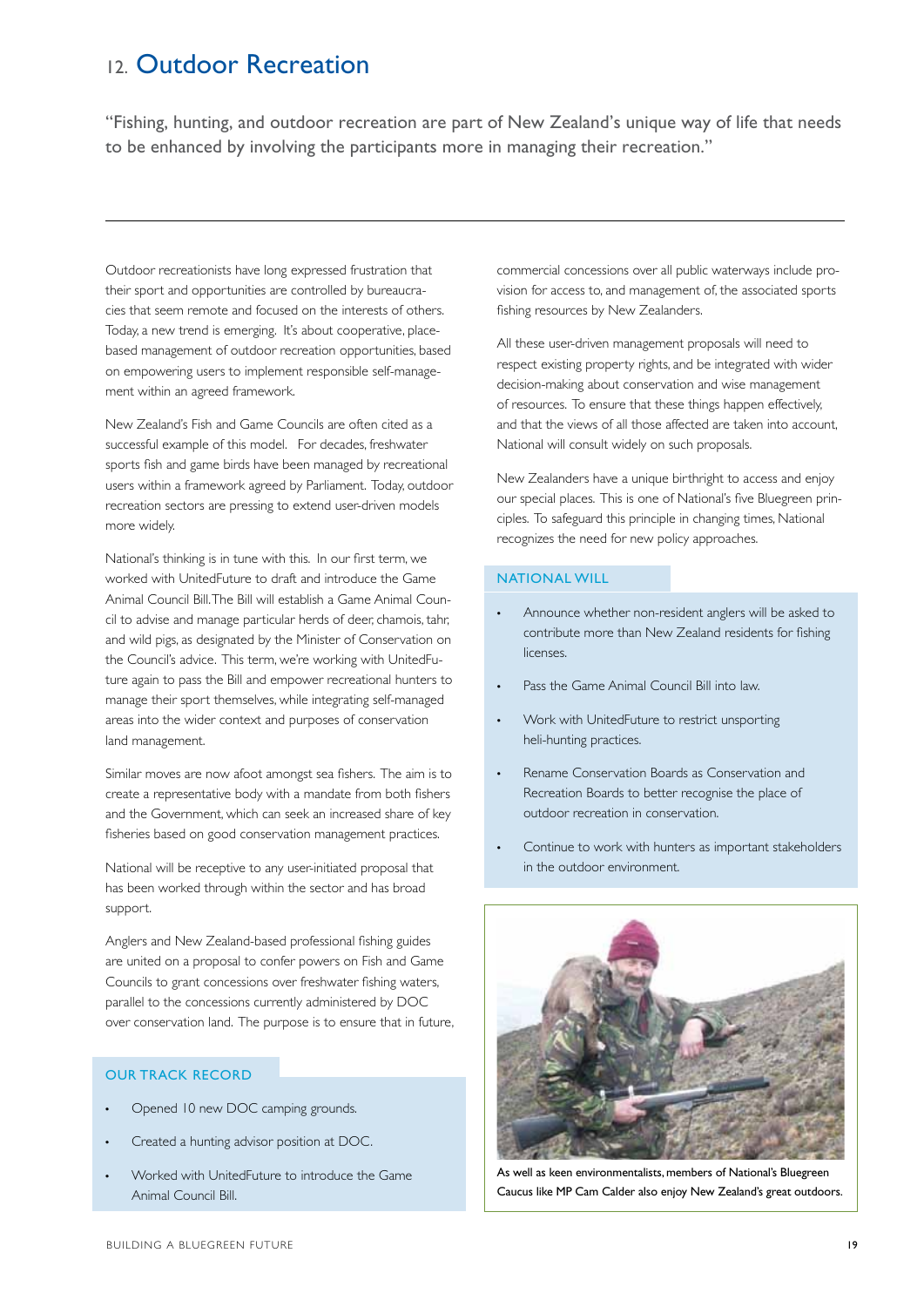### 13. Resource Management

"Our reforms to streamline and simplify the Resource Management Act are helping the economy recover and ensure environmental issues can be addressed more quickly."

The Resource Management Act (RMA) is New Zealand's most important environmental statute. Our programme of reform has been about making it work better both from an economic and environmental perspective.

The problems over delays, uncertainty, and cost impact on all participants, whether they be infrastructure providers, kayakers concerned with river flows, homeowners doing extensions, or environmental groups concerned over pollution.

National's reforms have been about making the RMA processes more efficient and providing stronger central government direction.

The Resource Management (Streamlining and Simplifying) Amendment Act 2009 represented the most significant overhaul since the RMA came into force in 1991. It involved 146 changes that took effect on 1 October 2009. It reduced the ability for the RMA to be used for frivolous, vexatious, and anti-competitive objections and appeals. It introduced the new national consenting process for major consents with the new Environmental Protection Authority. It improved the process for making plans, environment standards and policy statements. It also improved mechanisms for enforcement and more than doubled fines for non-compliance.

#### Our Track Record

- Simplified and streamlined the RMA to reduce delays, uncertainties, and costs.
- Established priority consenting for projects of national significance.
- Reduced late consents from 29 per cent to 5 per cent and time extensions from 28 per cent to 15 per cent.
- Developed National Policy Statements on Renewable Generation, Fresh Water Management and Biodiversity.
- Adopted new national environment standards on air quality and contaminated sites.

National is encouraged by the way the changes are working. The new national consenting process has involved many billions of dollars of public and private infrastructure. The first application to use the new system, the \$1 billion Tauhara geothermal power station, was consented in less than nine months. In contrast to the 17 years it took for the Wellington inner city bypass, the \$2 billion Waterview project was consented in nine months. Objectors to this motorway wrote after the decision was issued complementing the Environmental Protection Authority and Board of Inquiry on the fairness and thoroughness of the process.

The changes prohibiting anti-competitive objections have at last brought an end to the supermarket circus. The robustness of the provisions were put to the test in June before the Environment Court in a dispute between New Zealand's supermarket giants, with one objecting to the other opening a new store in Tawa. The judgment throwing out the objection was good news for families wanting real competition over food prices in these difficult economic times.

Consent processing by councils has improved significantly due to the changes, as can be seen in comparing the 2008/09 and the 2010/11 biennial RMA report. The proportion of late consents has dropped from 29 per cent to 5 per cent meaning fewer frustrated applicants. The provisions tightening up on councils granting themselves time extensions has seen these drop from 28 per cent to 15 per cent. Some of this improvement has occurred by councils rejecting inadequate applications but at least the applicant can address this promptly rather than being left in limbo.

#### National Will

- Review Sections 6 and 7 of the RMA to strengthen consideration of natural hazards in response to the Canterbury Earthquakes.
- Introduce six month statutory time limit on the consenting of medium-sized projects.
- Improve processes for infrastructure in line with Technical Advisory Group recommendations.
- Provide incentives for collaboration.
- Strengthen urban design provisions.
- Progress recommendations of the Land and Water Forum on improving fresh water quality and allocation.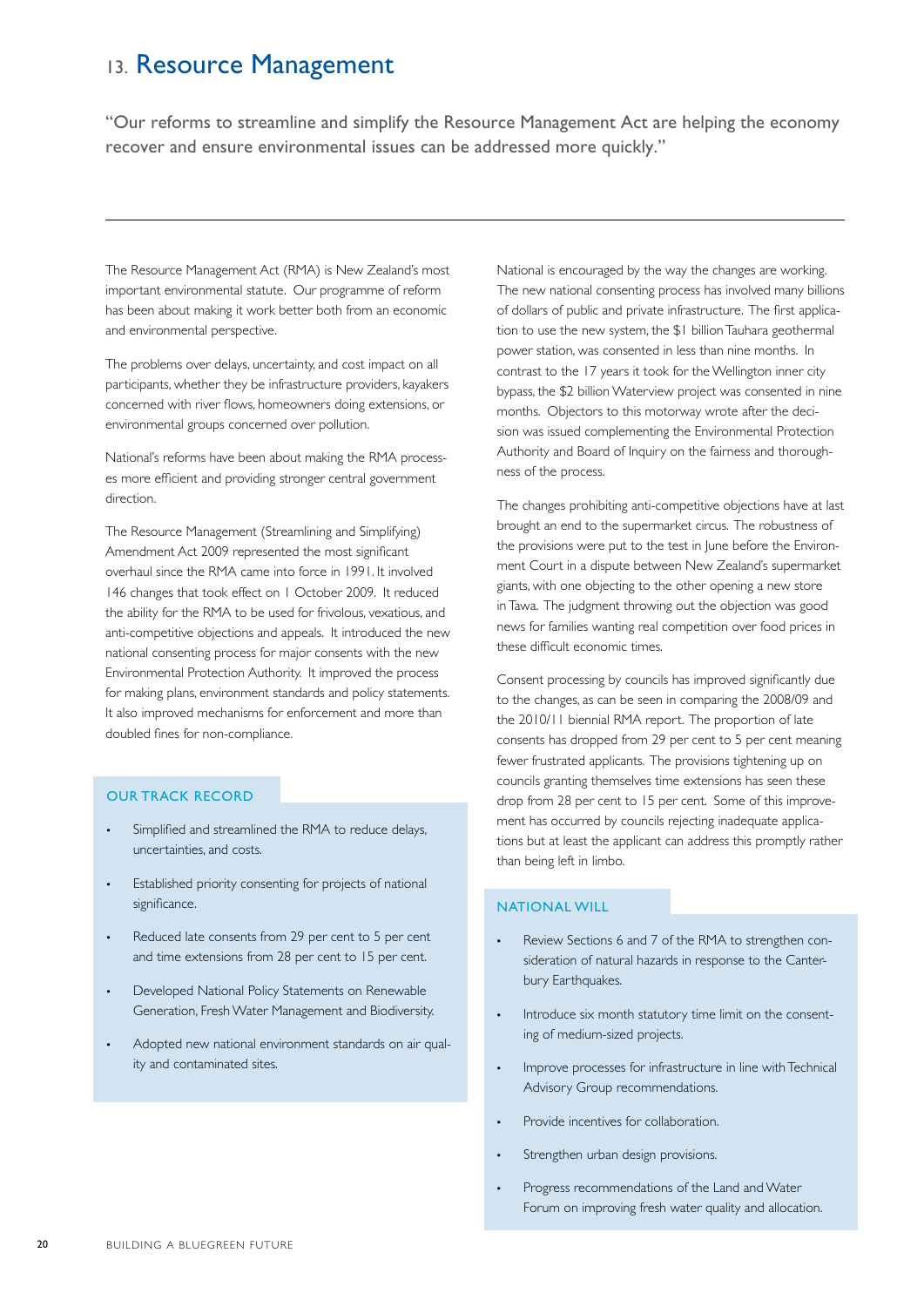### 14. Environmental Governance and Reporting

"The new Environment Protection Authority and our planned enhancements for the Parliamentary Commissioner put in place the systems to strengthen the integrity of our clean, green brand."

The fact that our environment is a critical contributor to our economic wellbeing demands that we have a robust and efficient central government system for policy development, consenting, and reporting.

The problem is that New Zealand's environment governance and reporting systems have been quite disaggregated with confusion between central, regional, and local government, and between different government agencies over who does what.

National has commenced a programme of reform to ensure we match our clean, green brand with the best possible environmental governance system. It matches the innovative reforms implemented in the economic sphere of government that is now recognised globally as best practice. Here we have Treasury as the policy agency, the Reserve Bank as the arm's length regulator, and the completely independent Auditor-General doing the audit role. Our plan is to build a parallel structure with the Environment Ministry, Environmental Protection Authority, and the Parliamentary Commissioner for the Environment.

The first challenge was to refocus the Environment Ministry. It had been badly discredited and excessively politicised in the previous term, resulting in resignations of its chief executive and minister. It had also made mistakes over the Mapua contaminated site clean-up by becoming involved in operational matters that it was ill-equipped to manage. National has worked to rebuild the ministry as a politically-neutral, first rate policy advisor on the environmental and natural resource challenges facing New Zealand.

The major step last term was establishing the new Environmental Protection Authority (EPA). It was born with three objectives, Firstly, New Zealand's system of environmental regulation was two devolved to regions and districts when some things are best regulated nationally. Secondly, decisions over environmental regulation are best made by a specialist authority. A key conclusion from the inquiry into the Gulf of Mexico disaster was that it was wrong for the agency promoting petroleum exploration to be also approving the environmental rules. The third objective was in keeping an appropriate separation between ministers setting the policy and individual decisions on national consenting.

#### Our Track Record

- Rebuilt the Ministry for the Environment as a politically neutral, first rate policy advisor on natural resource issues.
- Formed the new Environmental Protection Authority.

The next item on our agenda becomes a new Environmental Reporting Act together with a new role for the Parliamentary Commissioner for the Environment in producing statutory national environment reports.

New Zealand is the only OECD country to not have a statutory requirement for regular state of the environment reports. This is inconsistent with our strong, clean, green credentials. The proposed reports will show how New Zealand is doing on air quality, water quality, oceans management, protection of our unique flora and fauna and reducing our greenhouse gases. For instance, it will rank which are our cleanest and dirtiest rivers and lakes and which are improving and deteriorating. This will help focus communities on doing better but will also help nationally in determining areas of environmental management that need greater attention.

#### National WILL

- Pass a new Environmental Reporting Bill.
- Provide for five-yearly State of the Environment reports to be produced by the Parliamentary Commissioner for the Environment



Local MP Todd McClay checking out water quality at Lake Rotorua.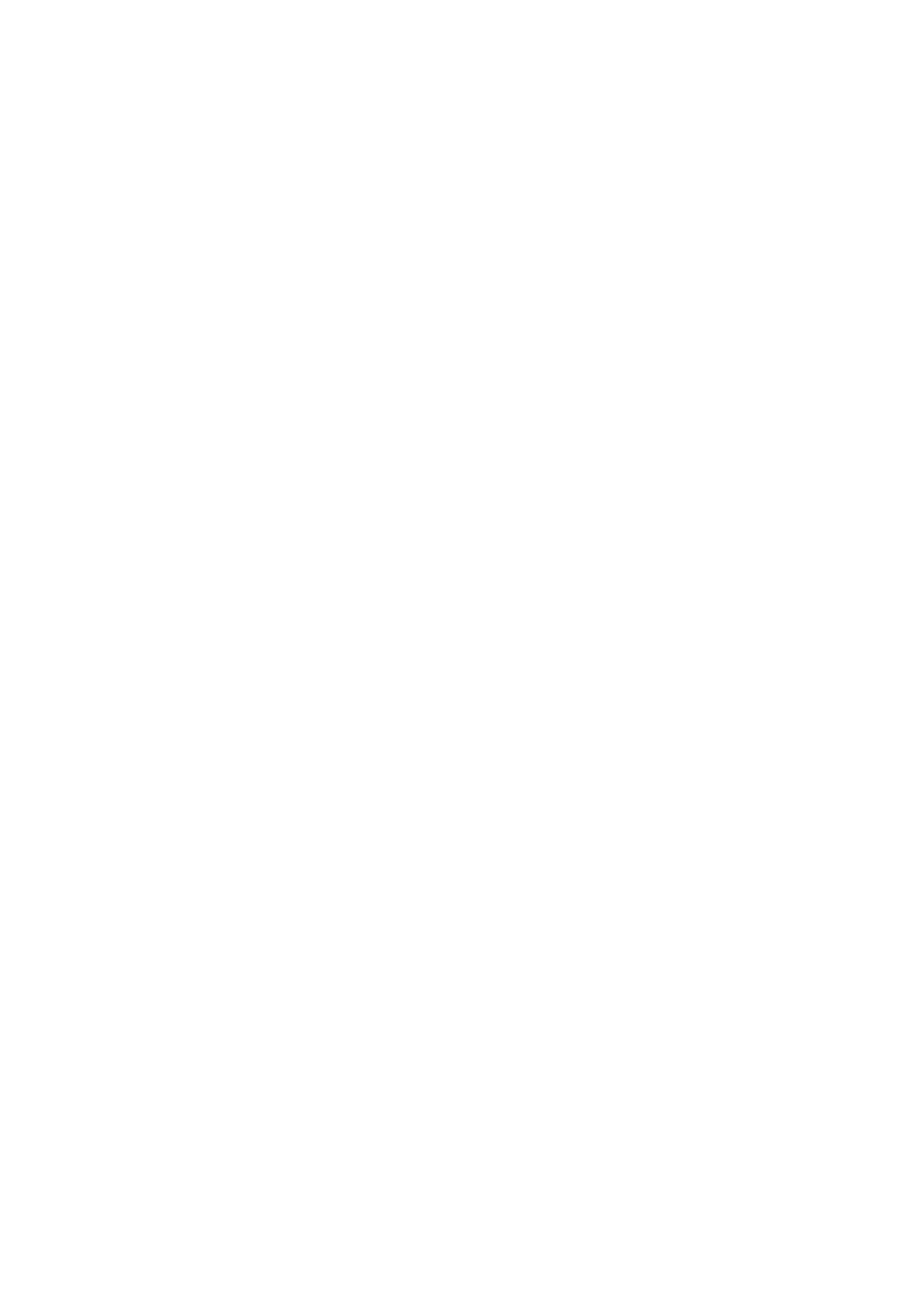### National's Bluegreen Team



Your Bluegreen Caucus - Back row (from left): Paul Hutchison, Ian McKelvie, Amy Adams, Scott Simpson, Nikki Kaye, Jacqui Dean, Chris Auchinvole, Nicky Wagner, Kate Wilkinson, Nick Smith, Todd McClay, Cam Calder, Louise Upston, Tau Henare. Front Row (from left): Tim Macindoe, Colin King, Maggie Barry. (Absent: Tim Groser).

## Keep in touch with the Bluegreens

*Please cut along the dotted line and send freepost to Parliament*

Visit us at www.bluegreens.org.nz, or write to us at:

Hon Dr Nick Smith Parliament Buildings Wellington 6160 New Zealand

www.facebook.com/bluegreens

www.twitter.com/bluegreens

www.flickr.com/nznationalparty

# Have your say

The Bluegreens play an important role in developing policy and highlighting environmental issues. If you would like to get involved, contribute to future policies and events, or just stay in touch, please complete the form below and return it to us freepost: Hon Dr Nick Smith, Parliament Buildings, Wellington 6160, New Zealand

| NAME:            |  | MY PARTICULAR AREAS OF INTEREST ARE: |                |                          |  |
|------------------|--|--------------------------------------|----------------|--------------------------|--|
| <b>ADDRESS:</b>  |  |                                      | Climate change | Contaminated sites       |  |
|                  |  | Energy                               |                | Air quality              |  |
| EMAIL:           |  | Transport                            |                | Outdoor recreation       |  |
|                  |  | Fresh water                          |                | Biosecurity              |  |
| <b>COMMENTS:</b> |  | Biodiversity                         |                | Resource management      |  |
|                  |  | Oceans                               |                | Environmental governance |  |
|                  |  | Recycling                            |                |                          |  |